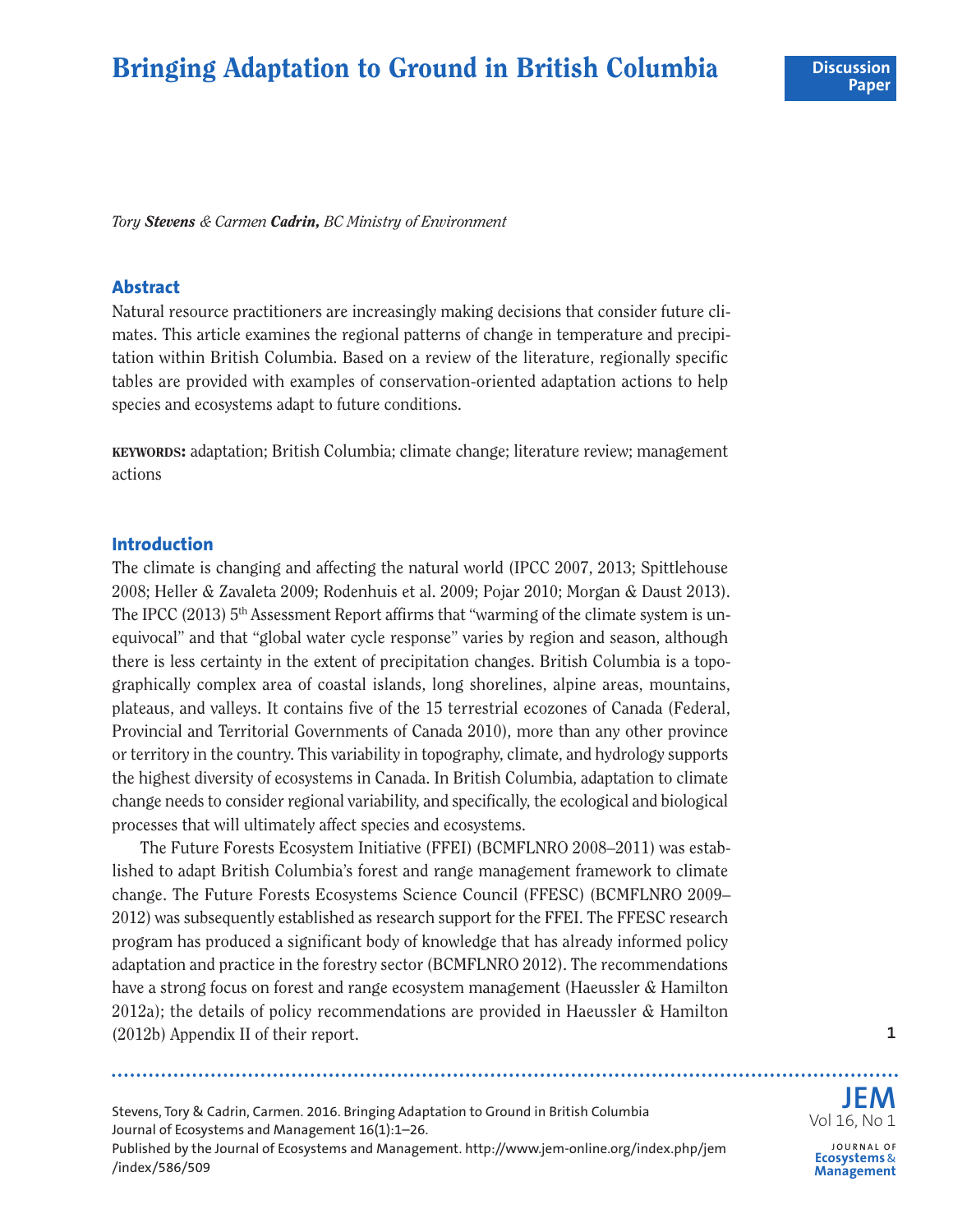This article presents conservation-oriented adaptation actions that, if implemented, could help addressthe extent and severity of climate change effects on all types of ecological systems and species in British Columbia. These actions are more effective when supported by enabling policy that recognizes the importance of adapting to climate change. For example, the British Columbia Ministry of Forests, Lands and Natural Resource Operations stocking standards have been adjusted in the wake of a policy review that acknowledged a different future. Anticipated climate changes are reviewed at provincial and regional scales. A synopsis of published and gray literature on climate change effects and adaptation actions is presented for natural resource practitioners in British Columbia.

### **Provincial-scale climate pattern and anticipated changes**

### **Overview of anticipated climate changes**

Changes in climate are typically presented as expected average changes (anomalies) in temperature and precipitation from some baseline time period as derived from global climate models (Werner 2011). The anticipated changes in British Columbia's temperature and precipitation until the 2050 time period vary by region (Table 1). Variability of change is greater seasonally than annually. The Okanagan and Columbia sub-regions have the greatest projected summer warming, and the Peace sub-region hasthe greatest projected winter warming. The South Coast and Okanagan sub-regions have the greatest projected reduction in summer precipitation. Anticipated annual precipitation increases are lowest for the Coast Region and are generally higher for the Northern and Southern Regions. Climate change projections for British Columbia are continually refined using newer information and tools. For the most current information and analysis tools for British Columbia, see the Pacific Climate Impacts Consortium regional analysis tools<sup>1</sup> and the Plan2Adapt tool (PCIC 2014).

#### **Table 1: Regional 2050s (2041–2070) average temperature and precipitation climate change anomalies relative to 1961–1990 climate normal. <sup>a</sup> Regions are as defined in Figure 1; sub-regions are from Werner 2011. Negative temperature and precipitation anomalies are shown with a "-" sign.**

| Temperature anomaly (°C) |             |                           |               |                |      |        |
|--------------------------|-------------|---------------------------|---------------|----------------|------|--------|
| Region                   | Sub-region  | Winter                    | <b>Spring</b> | Summer         | Fall | Annual |
| Coast                    | South Coast | 2.0                       | 2.0           | 2.5            | 2.1  | 2.2    |
|                          | North Coast | 2.2                       | 2.0           | 2.1            | 2.0  | 2.1    |
| Northern                 | Northwest   | 2.7                       | 2.1           | 2.3            | 2.2  | 2.3    |
|                          | Peace Basin | 3.1                       | 2.2           | 2.4            | 2.3  | 2.5    |
|                          | Okanagan    | 2.4                       | 2.2           | 3.2            | 2.4  | 2.5    |
| Southern                 | Columbia    | 2.4                       | 2.1           | 3.1            | 2.3  | 2.5    |
|                          | Fraser      | 2.4                       | 2.2           | 2.6            | 2.2  | 2.4    |
|                          |             | Precipitation anomaly (%) |               |                |      |        |
| Region                   | Sub-region  | Winter                    | <b>Spring</b> | Summer         | Fall | Annual |
| Coast                    | South Coast | 5                         | 6             | $-14$          | 8    | 4      |
|                          | North Coast | 9                         | 8             | $-5$           | 9    | 7      |
| Northern                 | Northwest   | 15                        | 12            | 8              | 13   | 12     |
|                          | Peace Basin | 19                        | 17            | $\overline{4}$ | 17   | 12     |
| Southern                 | Okanagan    | $\overline{7}$            | 9             | $-14$          | 9    | 3      |
|                          | Columbia    | 13                        | 12            | -9             | 12   | 8      |
|                          | Fraser      | 11                        | 11            | $-7$           | 12   | 6      |

**BRINGING ADAPTATION TO GROUND IN BRITISH COLUMBIA**

Stevens & Cadrin

a These were calculated using 23 downscaled projections from eight Global Circulation Models run under the B1 (except for HADGEM1), A1B, and A2 scenarios (modified from Werner 2011).

**JEM** Vol 16, No 1

. . . . . . . . . .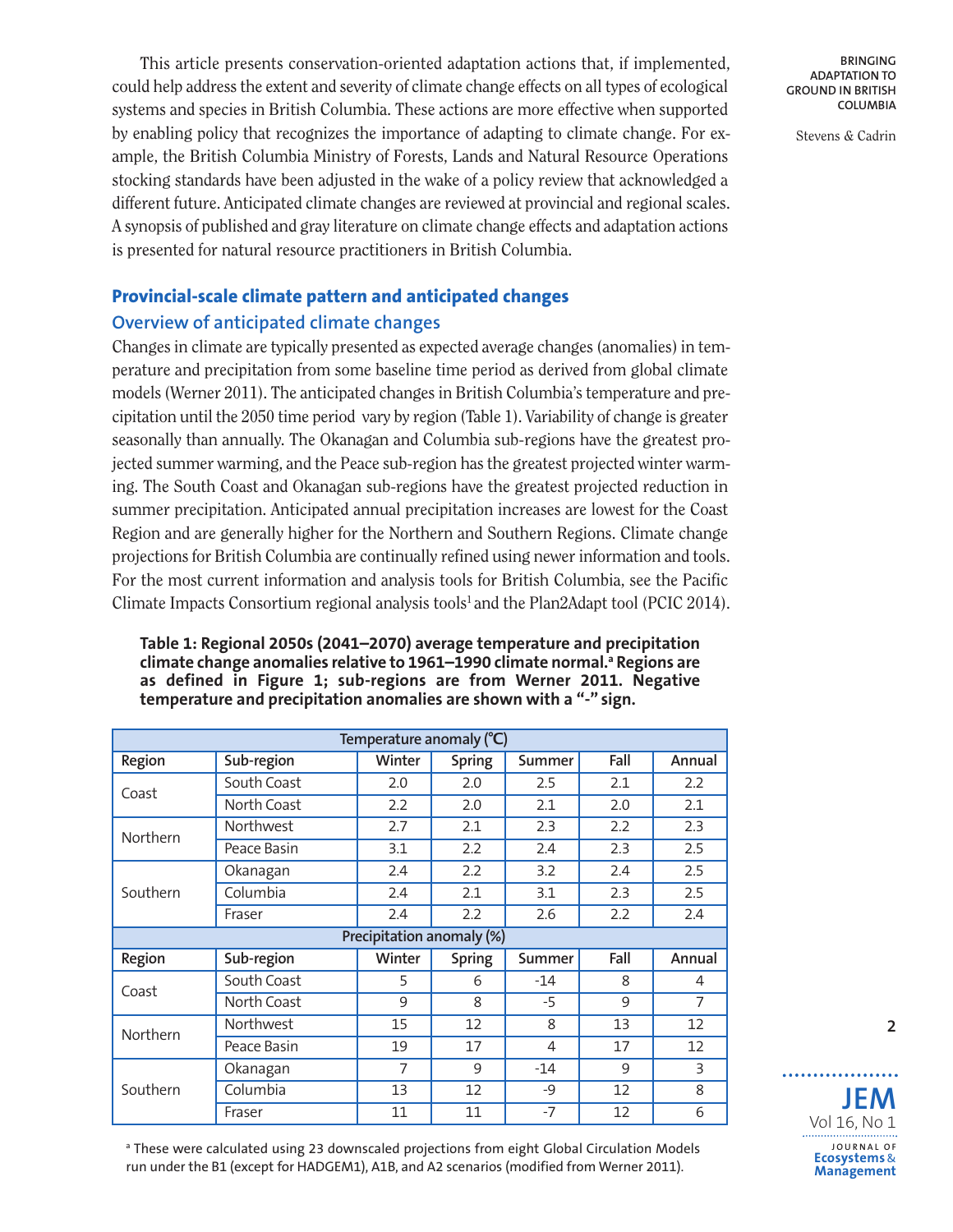

**Figure 1: Coast, Northern, and Southern Regions, as referenced in this article. Boundaries are based largely on ecoprovinces (Demarchi 1996).**

Some fluctuations in regional climate are related to the El Niño/Southern Oscillation (ENSO) and Pacific Decadal Oscillation (PDO) phenomena. To the extent that ENSO and PDO are superimposed on climate change, they may vary in strength and relative effect, temporarily amplifying or cancelling underlying climate change signals, and thus affecting short-term climate variability. In the Pacific Northwest, warm phases of ENSO (El Niño) and PDO increase the likelihood of a warmer-than-average winter and spring and decrease the likelihood of a wetter-than-average winter. The opposite tendencies are true for cool phase ENSO (La Niña) and PDO; i.e.,

**BRINGING ADAPTATION TO GROUND IN BRITISH COLUMBIA**

Stevens & Cadrin

they increase the likelihood that winters will be cooler and wetter than average (Rodenhuis et al. 2009; Moore et al. 2010).

The stability of British Columbia's ecosystems is being affected by various climate-induced changes, which results in direct and indirect changes to environmental site features. Both direct and indirect effects on natural systems may trigger habitat changes, which may affect species survival and trigger species population explosions or collapses (Bentz et al. 2010; Woods 2011).

Changes in seasonal and daily temperatures can directly affect plant species growth and reproductive response when directly triggered by threshold temperatures. Earlier spring warming may alter phenological responses (Parmesan 2006; Running and Mills 2009); for example, some plants will initiate growth earlier, taking advantage of warmer temperatures, while others may respond to precipitation changes and not to temperature (Griesbauer & Green 2010). Vegetation productivity may increase as a result of an increase in the number of growing degree-days and overall length of frost-free periods (Spittlehouse 2008). These changes also affect the habitat and distribution of plant species (Parmesan 2006; Flower & Murdock 2009; I-Ching-Chen et al. 2011).

Warming temperatures and changing precipitation affect disturbance processes such as landslides, drought, and fire. These observed changes in natural disturbance patterns may be the most evident effects of climate change (Wiensczyk 2012). Increased frequency and magnitude of storm events and related disturbances such as flooding, windthrow, and landslides will occur(Spittlehouse & Stewart 2003; Guthrie 2009; Bentz, et al. 2010). Major disturbances and individual storm events may alter localized landscapes (Guthrie 2009). These in turn can influence the stability of ecosystems in both negative and positive ways (e.g., landslides may eliminate vegetation but increase the diversity of site conditions for future vegetation development [Geertsema & Pojar 2007]).

**JEM** Vol 16, No 1 **J O U R N A L O F Ecosystems** & **Management**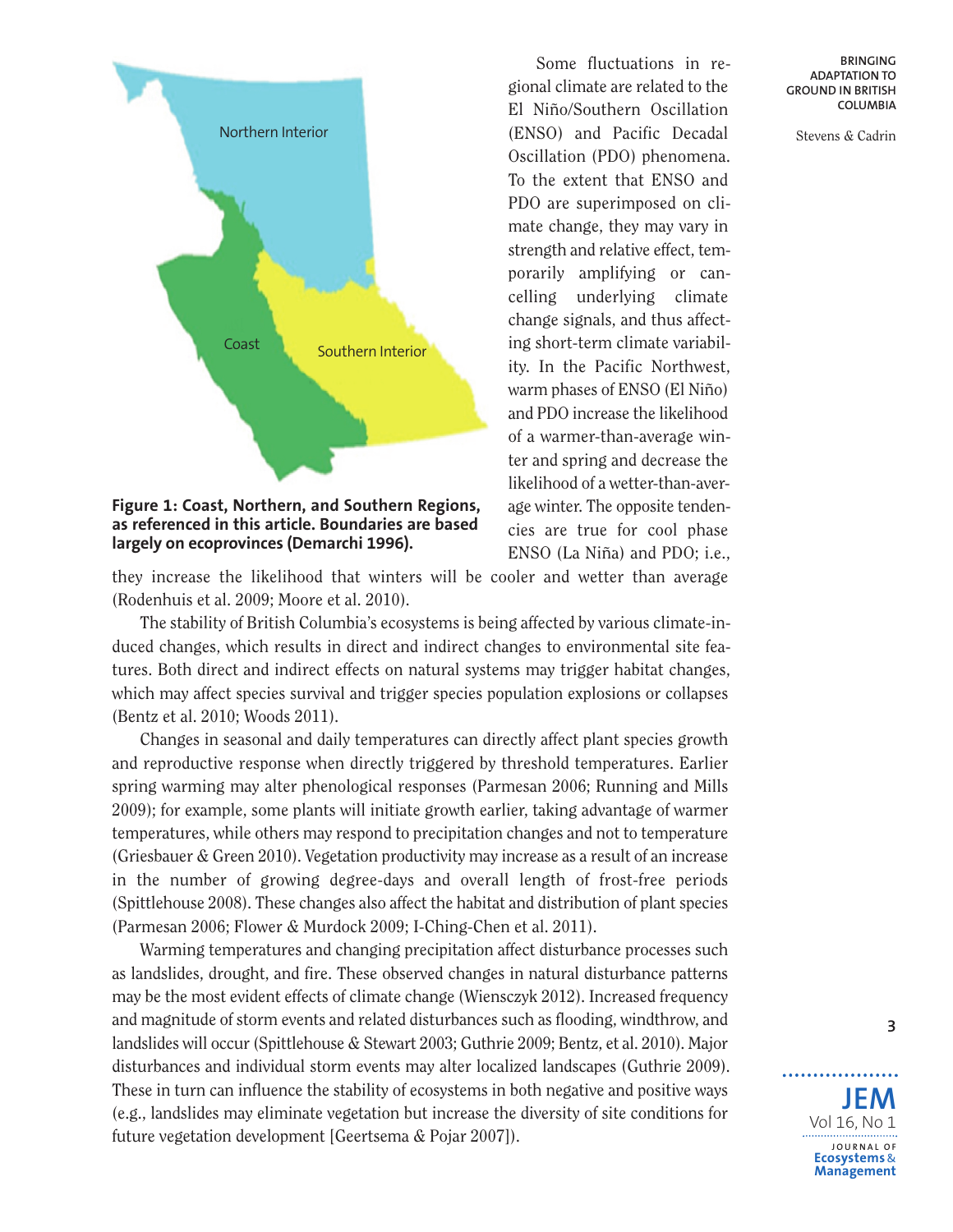Changes in natural disturbance processes, site conditions, and behavioural and genetic responses of species, along with decoupling of species food webs represent only some of the indirect effects of climate change on ecosystems, species habitat, and populations (Dale et al. 2001; Walther et al. 2002). Interactions between these effects can create even more complexities. Increased evaporation from higher temperatures and reduced summer precipitation might result in more frequent and prolonged growing season soil moisture deficits and changes in nutrient cycling (Nadelhoffer et al. 1997). These direct moderating influences on soils will have multiple indirect effects on vegetation cover at localized sites. For example, the effect of greater growing degree-days on ecosystem productivity may be counteracted by the accompanying change in soil moisture and nutrient availability. Recovery after this type of shift may be compromised by the local seed bank's ability to provide germinants that will survive to reproductive maturity, and the ability of adjacent seed sources to disperse into disturbed areas. All of these factors may alter plant and animal species habitat over time. Vascular plants, lichens, mosses, fungi, and soil biota that have adapted to the relatively stable climate of the last 4000 years will likely be maladapted to the rapidly changing climate (Wang et al. 2008; Wilson & Hebda 2008; Aitken et al. 2009). Both physical changes on the landscape and changes in species response and habitat ranges will alter successional pathways and/or trigger the development of novel ecosystems (Hobbs et al. 2009; Anderegg et al. 2012). The time frame for this will depend on the rate of change in warming, precipitation, and disturbance factors (Chapin & Starfield 1997).

### **The potential role of provincial parks, protected areas, and conservation lands in climate change adaptation**

The land managed by the British Columbia Ministry of Environment as parks and protected areas is a system of representative ecosystems of diverse patch size dispersed throughout the province. Parks and protected areas provide unique opportunities and challenges to climate change adaptation (Hannah 2008). As protected areas, they have fewer stressors and the potential for more resilience; however, anticipated ecological changes across the landscape will affect protected areas as part of the provincial land base. As the ranges of native species change on the landscape, the species found within the boundaries of any specific park will change, which will have consequences for ecosystems and their functions.

The synergistic effect of climate change and current and future non-climate stressors is recognized as a modern twist on the climate changes that have preceded this one (Kimmel 2009). Fragmentation is the top stressor, particularly in areas of the province that have small parks (Gaston et al. 2008). The larger protected area complexes in the network have fewer non-climate stressors, which adds to their ecological resiliency and capacity to conserve biodiversity. It will benefit the Province to manage these lands in close cooperation with other managers of Crown and private land to maintain options for movement and reorganization of ecosystems (McKinney et al. 2010; Pojar 2010).

#### **Regional climate change-driven shifts in aquatic and terrestrial systems**

The effects of climate change are not distributed evenly across British Columbia due to regional climatic and physiographic differences (Table 1) (Pike et al. 2010; Haughian et al. 2012). For the purposes of this discussion, the province has been divided into three regions (Figure 1), where boundaries largely follow ecoprovinces (Demarchi 1996). Further downscaling provides higher spatial resolution to accommodate localized conditions (Haughian et al. 2012; Meyn et al. 2013). The following regionalsummariesillustrate the potential effects of climate change on terrestrial and aquatic ecosystems and species in British Columbia.

**BRINGING ADAPTATION TO GROUND IN BRITISH COLUMBIA**

Stevens & Cadrin



**4**

**JEM** Vol 16, No 1 **J O U R N A L O F Ecosystems** & **Management**

. . . . . . . . . .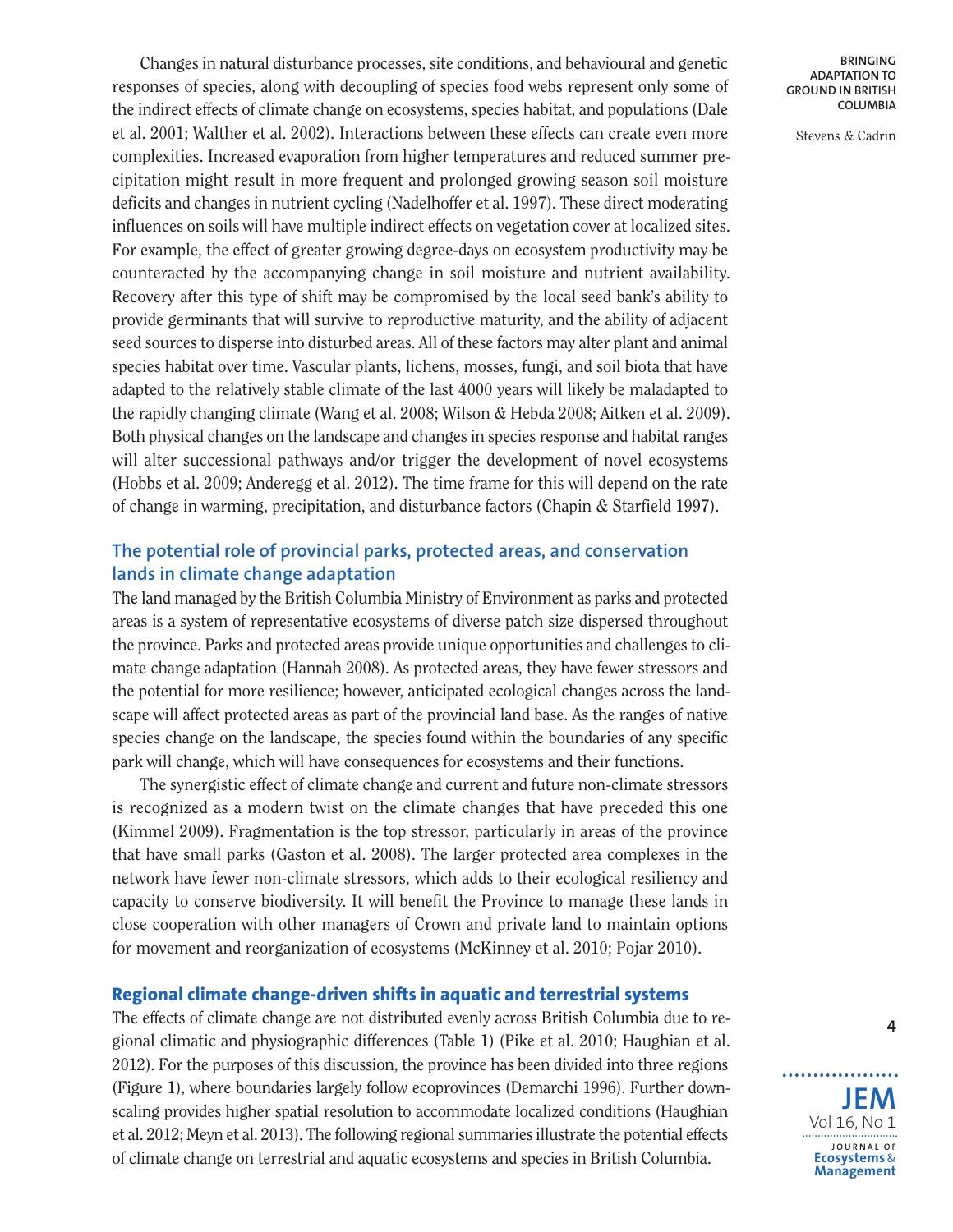#### **Coast Region**

The proximity of the Pacific Ocean and coastal mountain ranges moderate coastal temperatures and provide high precipitation on windward slopes of Haida Gwaii, Vancouver Island, and the mainland coast, resulting in the wettest climates in British Columbia (Meidinger & Pojar 1991). Winter precipitation falls primarily as rainfall on the leeward slopes and at lower elevations; snowfall increases at higher elevations, resulting in mixed rain and snow regimes. In the subalpine and alpine mountain regions, nival (snow dominated) regimes receive 50-80% of precipitation in the form of snow (Rodenhuis et al. 2009).

#### Anticipated climate change to 2050

The average annual warming by mid-century is projected to be just over  $2^{\circ}C$ , with the greatest increase in the South Coast sub-region during the summer (Table 1). More precipitation is predicted during the year, with a shift to more rain, less snow, and overall declining snow accumulation (Werner 2011). Summers are expected to be drier, particularly in the South Coast sub-region.

#### Hydrologic and geomorphologic effects

The Canadian Regional Climate Model projects a decline in snowpack by as much as 55%, with the greatest declines occurring in the coastal mountain ranges (Rodenhuis et al. 2009). Responses to these changes include a higher proportion of runoff occurring earlier in the fall and winter, and earlier depletion of the spring snowpack, which will cause reduced snowmelt streamflow augmentation in late spring and summer (Rodenhuis et al. 2009). These changes may increase the number and magnitude of rain-on-snow events, and in turn, increase flood events. The changes in runoff timing and magnitude could affect sediment supply and instream processes of scour and deposition that influence stream morphology and aquatic habitat suitability (Schnorbus et al. 2011).

Temperature-sensitive (cold water and cool water) aquatic species will be affected by increases in stream and lake temperatures (Parkinson et al. 2013, 2016). Cold water inputs that ameliorate summer stream temperatures are reduced by decreased snow accumulation and accelerated melt in late spring and summer. This affects species such as coastal cutthroat trout (Slaney & Roberts 2005), which can cause population stress and may favour invasive species that are adapted to altered flow regimes (Bunn & Arthington 2002).

The coast area is highly dissected by streams in headwaters with steep slopes. The distribution of natural landslides typically increases with increasing precipitation (Guthrie 2005; Guthrie & Brown 2008; Jakob & Lambert 2009; Guthrie et al. 2011) and clustering of storm cells embedded within larger weather systems (Guthrie & Evans 2004). Landslides that initiate in headwater streams and gullies that are connected to main stem river channels are a significant factor influencing stream channel stability and aquatic habitat on the coast (Jakob & Lambert 2009).

#### Natural disturbance regime effects

Old coastal forests of British Columbia regenerate primarily through the process of gap phase replacement, a result of the mortality of individual trees in small patch dynamics (Lertzman et al. 1996). Tree mortality is commonly due to the effect of pathogens and wind (Dorner & Wong 2003; Daniels & Gray 2006). As single tree mortality due to insects and fungal disease (Dorner & Wong 2003) increases in importance with climate change, larger scale outbreaks of insect and disease pests may result in conversion of the small

**BRINGING ADAPTATION TO GROUND IN BRITISH COLUMBIA**

Stevens & Cadrin



. . . . . . . . .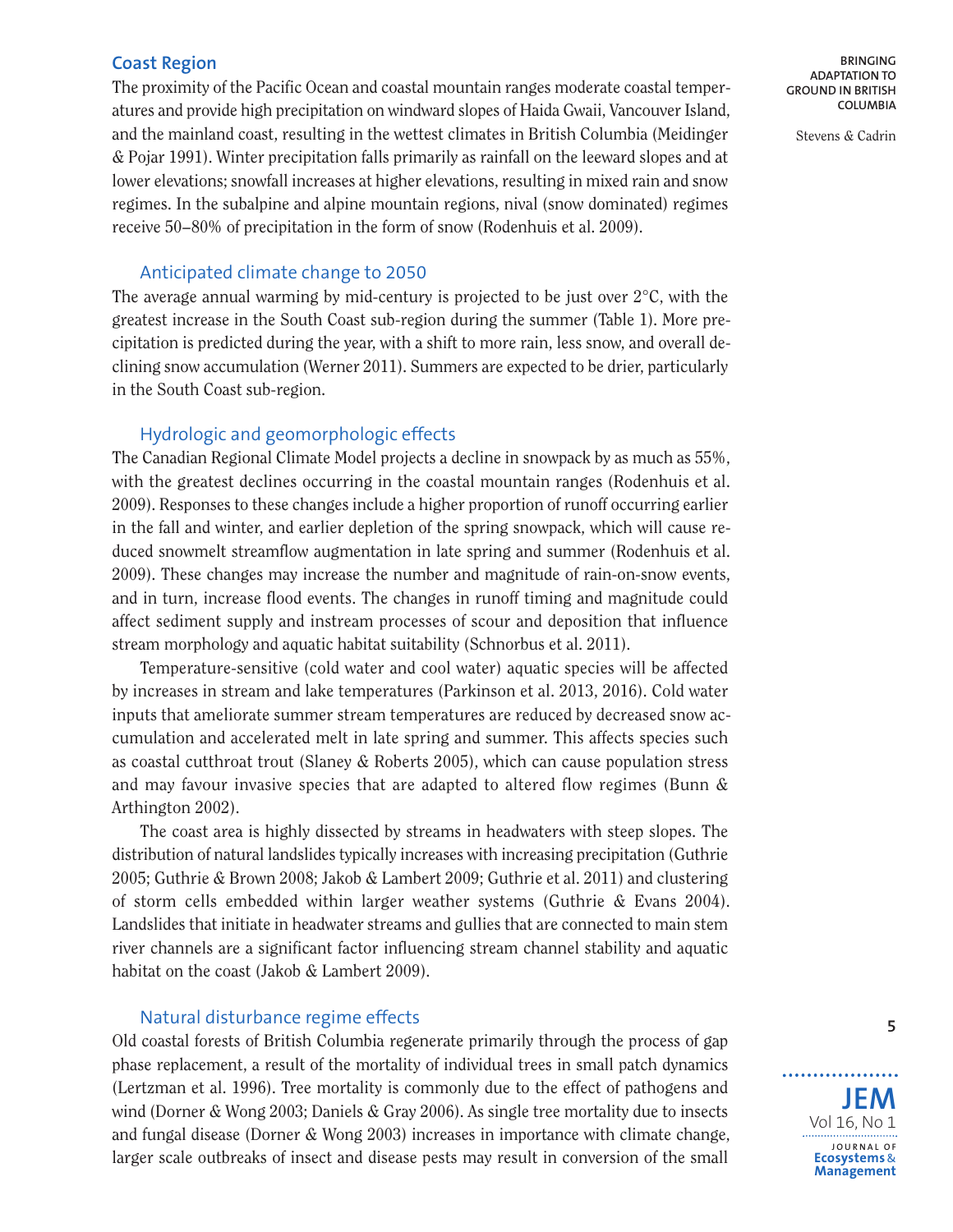patch gap phase forest dynamics to a disturbance regime of more frequent and larger patchor stand-regenerating events.

Stevens & Cadrin

Natural disturbances on the coast include stand-replacing events such as major blowdown events, avalanches, landslides, and debris flows (Swift & Ran 2012). Time intervals between major forest blowdown events due to hurricane force winds (Dorner & Wong 2003) and increased landslides due to increased precipitation may result in synergistic effects occurring between geo-physical events, storms, and insect and disease damage (Dorner & Wong 2003).

Large fires on the north coast of British Columbia are rare (Banner et al. 1993), and only the driest sites are likely to experience small fires. Fuel moisture is correlated with fire frequency (Meyn et al. 2013), and fire is most strongly influenced by summer fuel moisture (Dorner & Wong 2003). With warmer summers and decreasing summer precipitation, fire frequency will become a greater challenge to fire management on the coast overall (Balshi et al. 2009). For example, more frequent fires are expected on high-susceptibility sites of the southern mainland coast dry and submaritime climates (Brown  $\&$ Hebda 1999), and in the drier Gulf Islands and lowlands of southeast Vancouver Island (Wilson & Hebda 2008). Regional analysis of climate change is likely necessary to more fully understand the extent of regionally variable projected responses of fire events and area burned (Haughian et al. 2012; Meyn et al. 2013).

#### Sea level rise

Rising sea levels are primarily a result of increases in the volume of sea water due to increased flow of freshwater from the melting of ice sheets, glaciers, and ice fields, and to the expanding volume of water as it warms (Thomson et al. 2008). The 5<sup>th</sup> IPCC report attributes as much as 75% of the rise in sea level to these two factors (IPCC 2013). Anticipated effects are more frequent flooding and an increase in saltwater contamination (Kareiva et al. 2008). For example, river floodplain reaches near sea level may experience higher and more frequent flooding as a result of higher tides and storm surges in estuaries (Peterson et al. 2008). Rising sea levels may also increase the risk of saltwater intrusion into coastal groundwater aquifers, with displacement of freshwater by denser salt water (Peterson et al. 2008). This may be further exacerbated by pumping demand (Allen  $\&$  Suchy 2001) for agriculture and human consumption during the summer when temperatures are higher and aquifer pumping draws down seasonal aquifers.

Sea level rise and storm surge may also re-form British Columbia's coastal ecosystems. Coastal sand dune ecosystems are influenced by offshore currents and onshore winds, and future regional climatic conditions may result in either highly dynamic shifting dunes or long periods of stabilization which allow the establishment of forested ecosystems (Page et al. 2011). Erosion of beaches, mudflats, and bluffs contributes to the offshore materials of sub-tidal and intertidal sand bars, which in turn, result in landward deposition and accretion away from these original sources. Inland expansion or coastal squeeze and loss of these ecosystems will be influenced by physical landforms and anthropogenicrelated development (Peterson et al. 2008). There may be gradual rebuilding of estuarine systems where there is no physical limitation to estuarine conditions developing inland (i.e., no barriers such as an immediate steep coastline, dykes, transportation infrastructure, or urban areas). Thus, there may be an initial loss due to erosional processes, followed by establishment of estuarine marshes upslope, resulting in at least short- to medium-term negative effects (Walker & Sydneysmith 2008).

**JEM** Vol 16, No 1 **J O U R N A L O F Ecosystems** & **Management**

. . . . . . . . .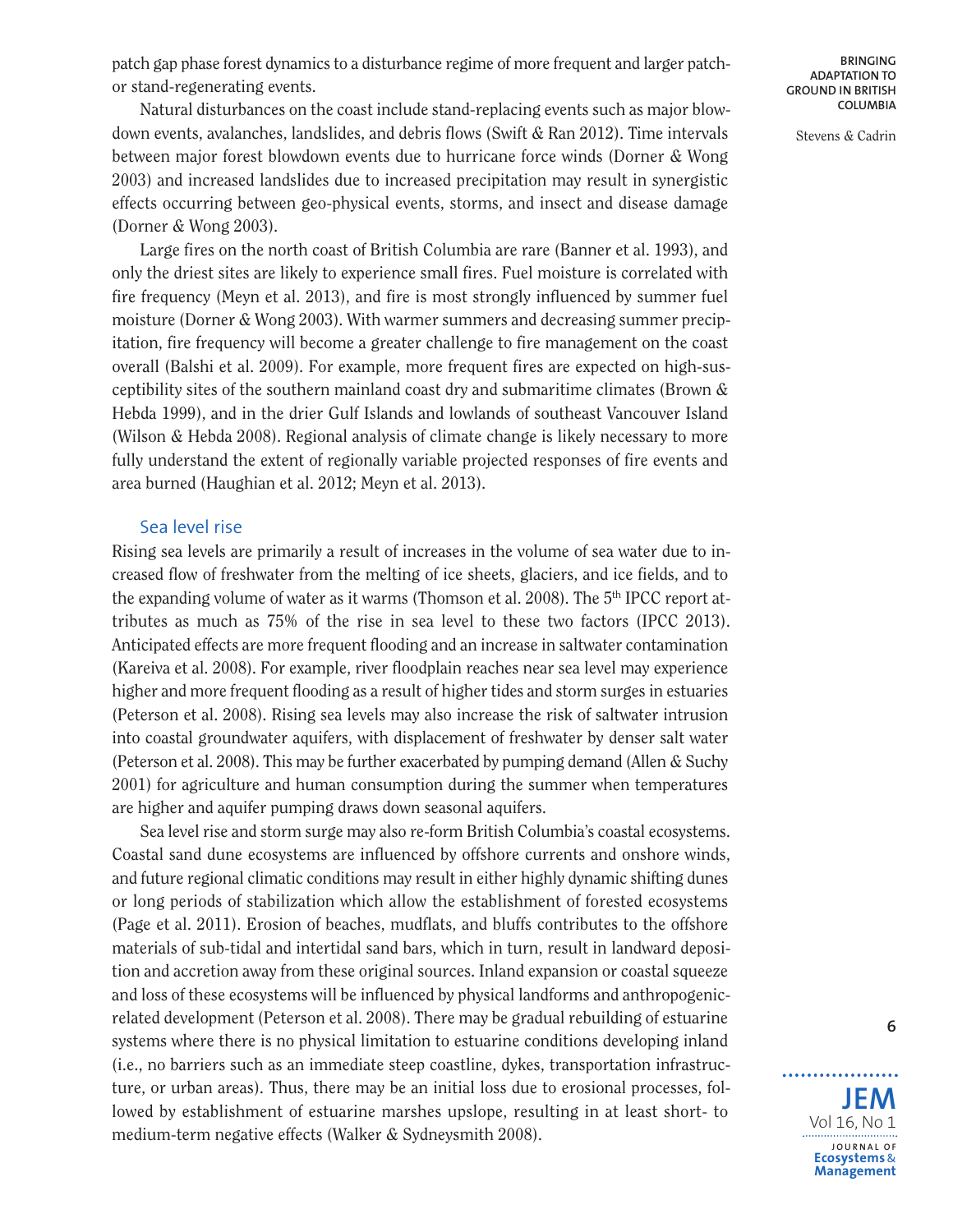#### **Southern Region**

The climatic and topographic influence of the mountains results in the diversity of ecosystems and wildlife species found in the southern interior of British Columbia (Meidinger & Pojar 1991). These same factors influence the hydrologic regime in the southern interior, where much of the annual precipitation falls as snow, which results in nival and glacialdominated hydrologic regimes.

#### Anticipated climate change to 2050

Anticipated annual warming trends to mid-century are  $2.4\text{--}2.5^{\circ}\text{C}$  above the  $1961\text{--}1990$  climate normal, which is approximately the same as in the Northern Region (Table 1). However, more of the warming occurs in the winter, with a 2.4 °C temperature anomaly. Other models project winter temperature increases by as much as  $7^{\circ}$ C (Spittlehouse 2008). Trends in precipitation indicate a decrease in summer and an increase in all other seasons by mid-century, with an average annual precipitation anomaly of 3–8% (Table 1). Other projections vary from -5 to  $+15\%$  by the early part of the century (2020), and from 0 to 55% by the end of the century (Spittlehouse 2008). Given general warming trends, more winter precipitation events are expected to occur as rain rather than snow.

### Hydrologic and geomorphologic effects

Increases in average annual temperature are expected to reduce winter snow accumulation at higher elevations and accelerate spring melt, which will alter the timing and volume of streamflows (i.e., peak flows and low flows in snowmelt-dominated stream systems) (Pike et al. 2008, 2010). The anticipated effects include an earlier start to spring freshet and a longer late summer and early autumn low flow period. Glacial melting (recession and downwasting) and reduced snowpack accumulation will also reduce groundwater volumes that contribute to late summer and early autumn streamflows (Pike et al. 2008, 2010). Climate-driven changes that affect low flow durations and volumes, combined with projected increased air temperatures, will result in increased summer stream and lake temperatures (Pike et al. 2008, 2010).

Increases in annual temperature are also expected to result in earlier melting of lake and river ice. In temperature-sensitive streams, reduced cold water contributions from glacial meltwater, and/or groundwater discharge may limit cold water inputs that moderate summer stream temperatures. Water quality in many streams may be affected if a changing climate results in increased sediment inputs from landslides, channel bank erosion, and chronic surface sediment sources (e.g., roads) that are connected to sensitive stream channel segments (Pike et al. 2010).

#### Natural disturbance regime effects

Increased summer air temperatures and reduced summer precipitation may increase drought, extend the wildfire season, and increase the susceptibility of existing forests to wildfire (Haughian et al. 2012). Meyn et al. (2013) showed that fire variability was more related to summer drought than to climate oscillations, but in southeastern British Columbia, both oscillations and drought had strong effects. Increased air temperatures and prevalence of drought conditions may reduce natural controls on insect populations and pathogens, thereby favouring conditions for insect and disease outbreaks. The anticipated result of these biophysical effects may include increased frequency, severity, and extent of natural disturbance events and agents—wildfire, insects, and pathogens—in existing forest ecosystems (Spittlehouse & Stewart 2003; Bentz et al. 2010).

**BRINGING ADAPTATION TO GROUND IN BRITISH COLUMBIA**

Stevens & Cadrin



. . . . . . . . . . .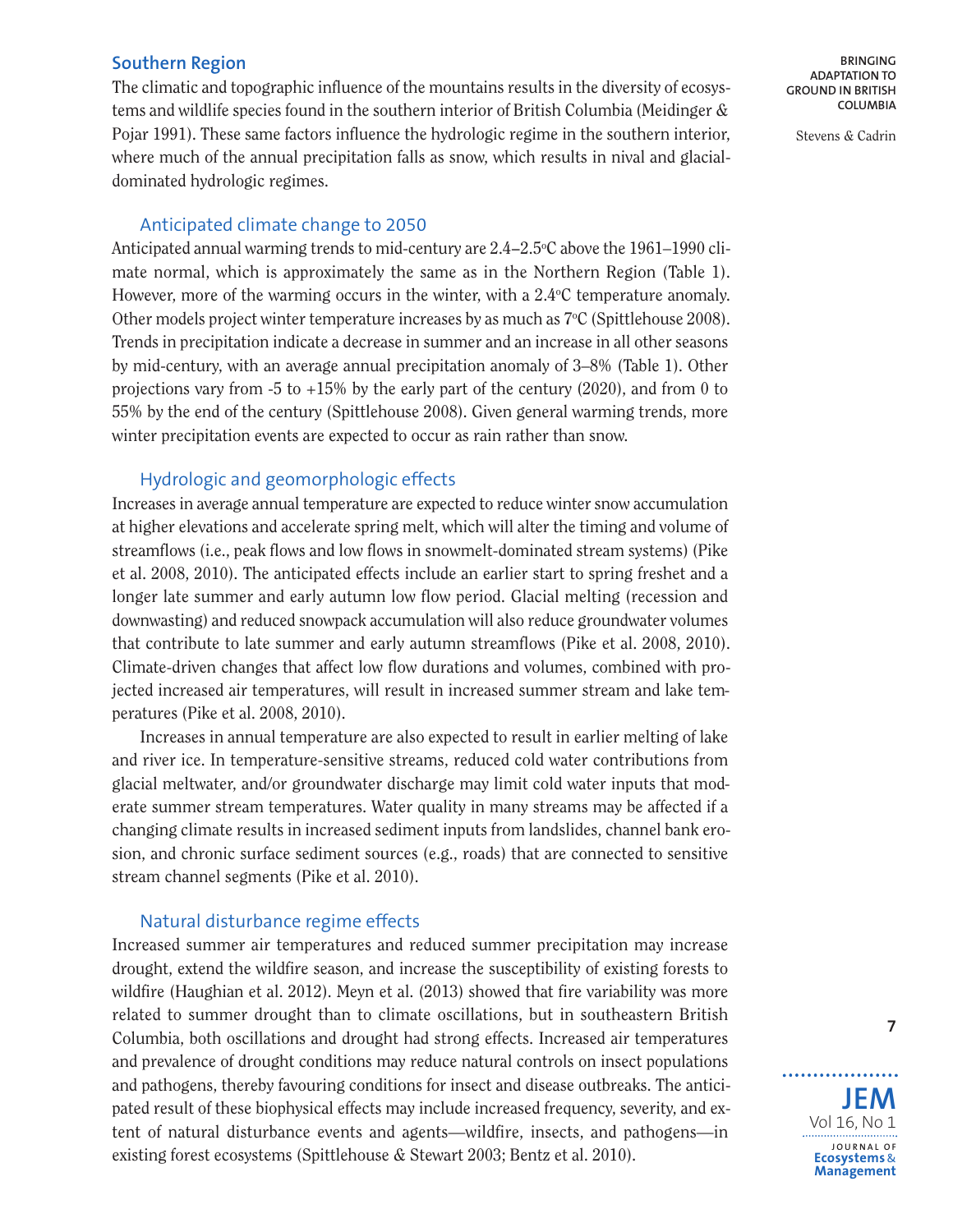#### Grassland ecosystems

Increased temperatures and summer drought may lead to a loss of native plant cover and surface organic material, which could increase the risk of soil erosion and potentially the risk of desertification of British Columbia's interior grasslands (Taylor 1996). These conditions may be aggravated by overgrazing (which contributes to soil disturbance following the loss of vegetation) (Sharma 1997), soil compaction (Krzic et al. 2014), and pugging (Forest Practices Board 2009).

#### **Northern Region**

The Northern Region is characterized by a wide range of geo-climatic conditions and biota, including dry plateaus, coastal and interior rainforests, northern boreal plains, regions of permafrost, and alpine and subalpine regions.

#### Anticipated climate change to 2050

Projections indicate that by mid-century there will be a 2.3-2.5°C increase in mean annual temperatures in the north compared to the 1961–1990 base period (Table 1). These increases will be greater in winter than in summer (3.1 versus 2.4°C). Some projections of temperature increases are as high as 4.5°C by the end of the century (Daust 2013). Werner (2011) projects increases in annual precipitation of 12%, with most of the change occurring in winter (15–19%). The combined effects of warming and increased precipitation are anticipated to shift the distribution and range extent of conifer species in mountainous regions and in the drier areas on the interior plateau (Wang 2010).

#### Hydrologic and geomorphologic effects

Watersheds in northern British Columbia are predominately influenced by snow pack and spring runoff (Pike et al. 2010). In spite of increased winter precipitation (historically snow), changes in temperature may increase the amount of winter rain, resulting in reduced duration and depth of snow cover (Pike et al. 2010; Daust 2013).

Unlike the southern part of the province, where increased streamflow from accelerated glacier melt has already occurred, the northwest glacial melt is currently associated with the phase of increased summer streamflows (Pike et al. 2010).

Warmer temperatures will result in longer ice-free periods for lakes and streams, and thawing of permafrost, which will lead to faster degradation of the organic matter in peat soils and the associated release of carbon dioxide (Pike et al. 2010). Melting of permafrost in mountainous regions reduces slope stability and increases landslides (Smith & Burgess 2004; Geertsema et al. 2006, 2007). Sturm et al. (2005) found that increased temperatures are leading to encroachment of shrubs into ground cover plant communities in Alaska. Similar situations are anticipated in permafrost areas of northern British Columbia.

The effects of hydrological changes on aquatic ecosystems include increased stream temperatures and a more dynamic water regime. Increased storm intensity leads to increased erosion (scour) and increased risk of landslides (Guthrie 2009). Lower summer flows and general warming of the landscape increases water temperatures overall. Some salmon populations and bull trout are particularly sensitive to increased water temperature (Brett 1952; Parkinson & Haas 1996; Parkinson et al. 2016). Fraser River salmon could be at significant risk before the end of the century as a result of increased stream temperatures (Morrison et al. 2002). Aquatic communities and spawning beds could be negatively affected by increases in inorganic sediments that are delivered to streams as a

**BRINGING ADAPTATION TO GROUND IN BRITISH COLUMBIA**

Stevens & Cadrin



. . . . . . . . . .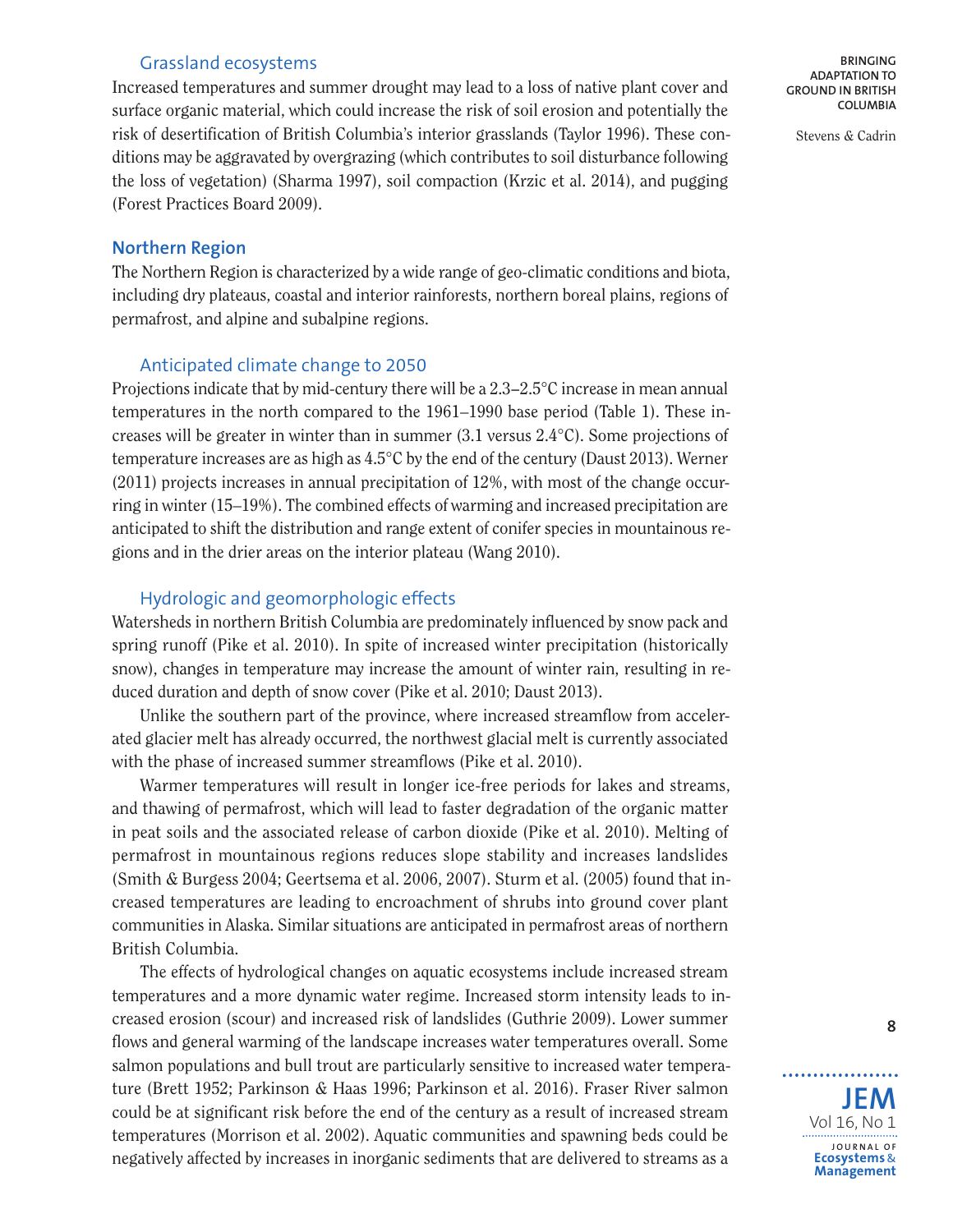result of an increase in erosion and landslides and by changes in water chemistry and water quality due to temperature changes in streams and lakes (Pike et al. 2010).

**BRINGING ADAPTATION TO GROUND IN BRITISH COLUMBIA**

Stevens & Cadrin

#### Natural disturbance regime effects

Climate change is projected to increase fire frequency and the amount of area burned in the north (Flannigan et al. 2005). Predicted increases vary from 200 to 300% of the area currently burned in the Boreal Plains and Boreal Cordillera Ecozones to 50-100% in the Taiga Plains Ecozone, but predictions are less certain for the Boreal Plains (Flannigan et al. 2005; Haughian et al. 2012). Balshi et al. (2009) predicted that area burned will double in each decade to 2050, relative to the 1990s, and that while western British Columbia and Alaska had greater predictability of area burned, trends for mountainous areas were not very predictable. Meyn et al. (2013) analyzed 80 years of data and found that a decrease in area burned was more strongly dependent on increased summer precipitation than changes in summer temperature. The authors recommended that analysis of fire risk and area burned must be considered in areas such as northwestern British Columbia, where fire is more precipitation dependent.

Atmospheric convection processes are expected to increase as the climate warms, and will likely lead to an increase in the frequency and intensity of windstorms in northern British Columbia (Lambert and Fyfe 2006; Pojar 2010; Haughian et al. 2012). Forest health is also anticipated to be negatively affected by climate change and insect disturbances (Spittlehouse and Stewart 2003). Diseases such as Dothistroma needle blight have been shown to increase with wetter, warmer weather in northwest British Columbia (Woods 2011), and insect outbreaks such as the recent mountain pine beetle outbreak are linked to winter warming (Bentz et al. 2010; Woods 2011).

Inland rainforests may experience similar changes in disturbance processes as the coastal rainforest, with a shift from gap dynamics to more widespread insect and disease mortality (Stevenson 2011). Higher rates of individual tree mortality, increased area of standing and downed dead wood, and larger patch sizes of regenerating forest may result in a decreasing area of continuous old forest landscapes. This will have cascading effects for wildlife (Beever & Belant 2012) and nutrient cycling (Stevenson 2011). The wetter environment of the inland rainforest is less vulnerable to disturbance regime changes than the moist and drier subzones of the Interior Cedar Hemlock zone, where fire is a frequent stand initiating or maintaining disturbance (Stevenson 2011).

#### Grassland ecosystems

Northern, high-elevation grasslands have ecosystem drivers that are distinctly different from grasslands in southern British Columbia (MacKenzie 2012). Frequently, the lack of tree cover is associated with cold air ponding or cold air drainages (MacKenzie 2012), and the occurrence of grassland ecosystems is due to cold winters and summer frosts, instead of heat and summer drought conditions. Soils at these sites are too cold to support the growth of trees and too dry to support wetland development (MacKenzie & Moran 2004). The effects of warming temperatures and increased precipitation on these cold, dry soils may result in the development of novel ecosystems, either through the establishment of forest cover or wetland conditions.

#### **Operational adaptation actions**

The purpose of this paper is not to provide a complete guide to climate change adaptation actions, but rather to illustrate the context for action and the breadth of activities that

**JEM** Vol 16, No 1 **J O U R N A L O F Ecosystems** & **Management**

. . . . . . . . .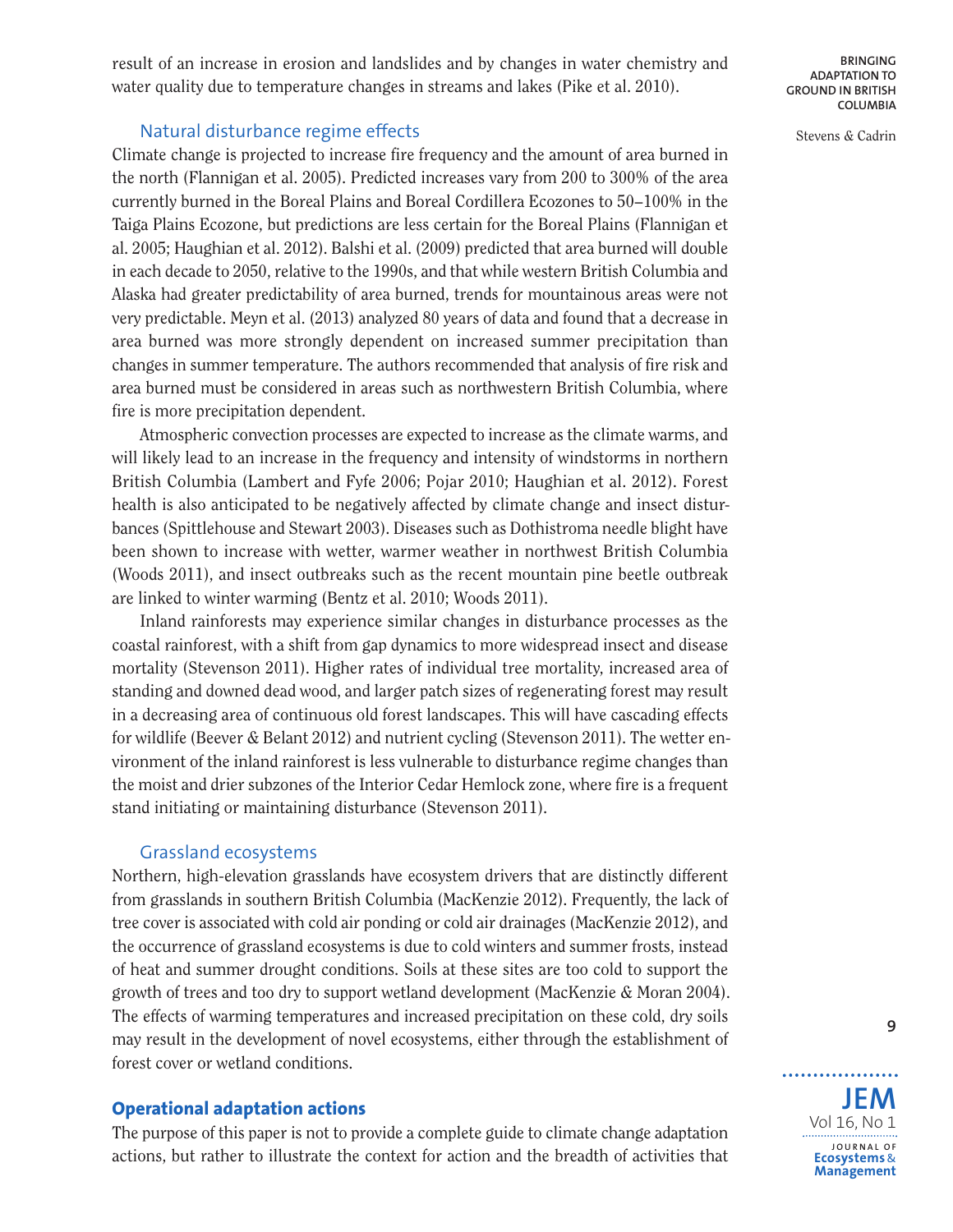- Maintain and/or restore connectivity across the landscape (Heller & Zavaleta 2009).
- Work with adjacent jurisdictions to coordinate objectives and anticipate the movement of species (Lemieux et al. 2008).
- Work across the land base to encourage ecological restoration and compatible land uses on adjacent properties (Lemieux et al. 2008).
- Alleviate existing pressures by improving land use planning and agricultural practices (Campbell 2008), and reduce existing stressors that are likely to interact synergistically with climate change by pollution or fragmentation.
- Restore habitats to increase heterogeneity and species richness (Glick et al.) 2009).
- Incorporate redundancies into ecological system planning (Joyce et al. 2008; Lemieux et al. 2008).
- Provide a full spectrum of sensitive ecosystem and native biodiversity representation in protected areas (Noss 2001; Biringer 2003).
- Focus on key ecological process rather than on limited attributes (Campbell 2008; Lemieux et al. 2008; Wilson & Hebda 2008).

The tables of potential actions that follow (Tables 2–8) use an organizational framework developed by Millar and her colleagues from the U.S. Forest Service (Millar et al. 20072 , 2008). They call their framework the 5Rs:

Increase **Resistance:** "Maintain Status Quo or Desired State": Take action that protects/defends the highest priority ecological values from any impacts or alterations due to climate change.

Manage for **Resilience:** "Health Care": Short-term actions address known change, and long-term plans address anticipated changes. The scale of action varies based on the current health of system or population.

Enable **Response:** "Change Management": Implement strategies to proactively assist the response of vulnerable, high-value resources to anticipated climate change (e.g., increase the widths and extent of riparian buffers, adapt tree species stocking standards, include assisted migration of genetically/ecologically appropriate trees).

**Realign:** "The Auto-Mechanic Approach": Use restoration, where it is consistent with current and future changes, on systems that are already outside their range of historic natural variability.

Establish **Refugia:** "The Registered Retirement Savings Plan (RRSP) Approach": Protect sites where species persist during periods of changing regional climates (e.g., isolated areas of favourable microclimate).

Not all actions are neatly partitioned into this framework. For instance, actions to promote connectivity can be both resilience and response. Actions require the discretion of the natural resource practitioner to do further research to clarify and consider the context of each case.

### **Operational adaptation actions**

The operational actions described in the following tables can be applied within and outside protected areas. Although the substantial protected areassystem in British Columbia provides a critical buffer to some of the effects of climate change on species and ecosystems, it is imStevens & Cadrin

**10**



. . . . . . . . . .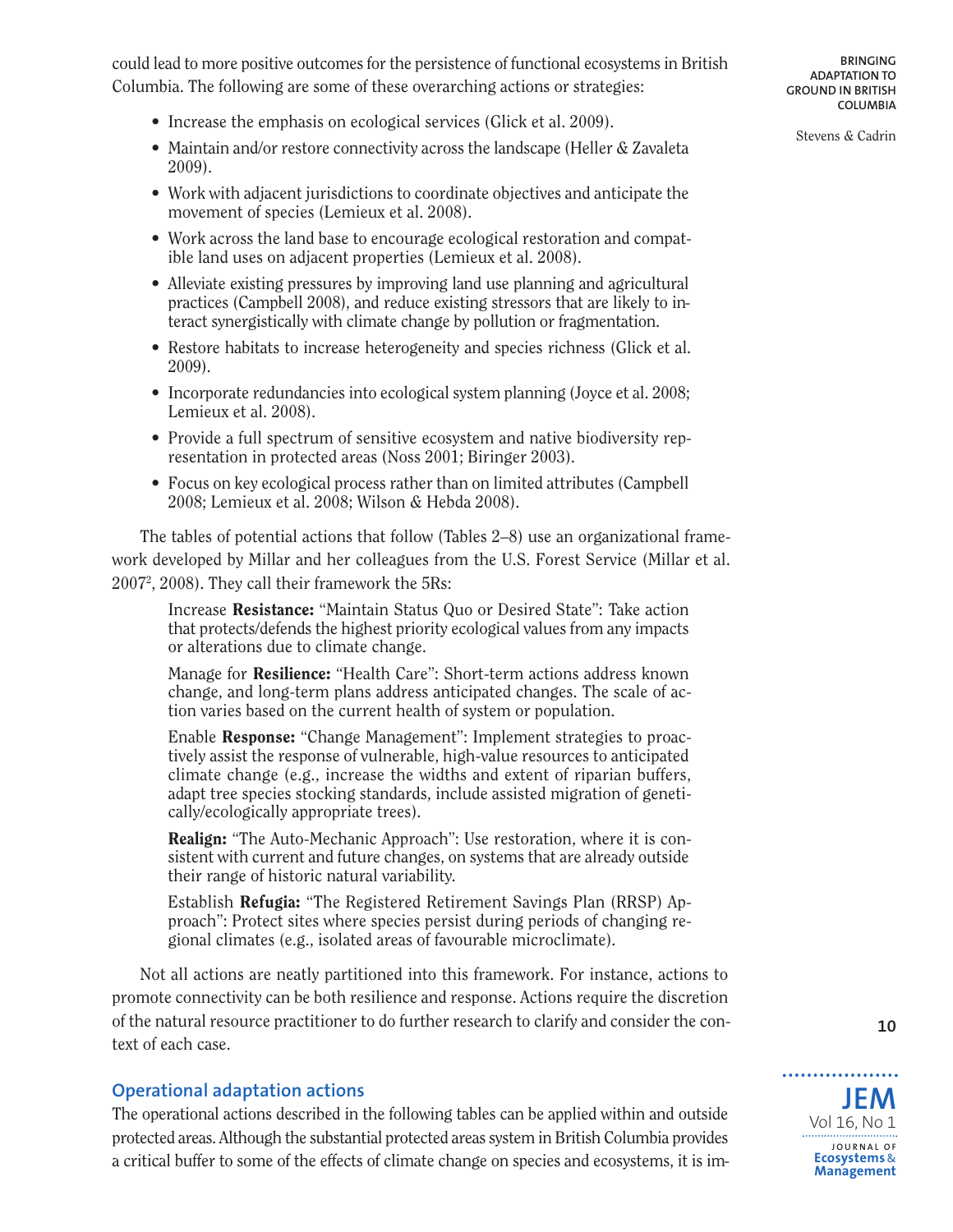portant to note that protected areas alone will not be sufficient to conserve ecological and biological diversity (IUCN WCPA 2005), and that climate change affects the entire land base.

In the context of the climate-influenced changes described above, the following tables include a wide variety of ecological and biological sensitivities to climate change in British Columbia, and related adaptation actions as reported by specialists working in this field. The reported actions were gleaned from a number of published and unpublished works, including peer reviewed journals (e.g., Millar et al. 2007), government documents (e.g., U.S. EPA 2009), reports, (e.g., Utzig & Holt 2009; Morgan & Daust 2013), and presentations and facilitated workshops of the Future Forests Ecosystem Initiative (BCMFLNRO 2008–2011) and Future Forests Ecosystem Science Council (BCMFLNRO 2009–2012). A common theme throughout the literature is ecosystem management as the basis for action (Peterson et al. 2011).

The following tables list sensitivities to climate change and potential adaptation actions. Only the sensitivity component of vulnerability (Johnston & Williamson 2007) to climate change is included, and not the exposure or adaptive capacity factors. The sensitivities that are likely to result in negative consequences were selected. There is not a one-to-one relationship between the sensitivities and the actions, but rather a grouping of actions that relate to one or more sensitivities.

| <b>Sensitivities</b>                                                                                                                                                                                                                                                                                                                                                                                                                                                                                               | <b>Actions</b>                                                                                                                                                                                                                                                                                                                                                                                                                                                                                                                                             |
|--------------------------------------------------------------------------------------------------------------------------------------------------------------------------------------------------------------------------------------------------------------------------------------------------------------------------------------------------------------------------------------------------------------------------------------------------------------------------------------------------------------------|------------------------------------------------------------------------------------------------------------------------------------------------------------------------------------------------------------------------------------------------------------------------------------------------------------------------------------------------------------------------------------------------------------------------------------------------------------------------------------------------------------------------------------------------------------|
| Reductions in streamflows below minimum<br>flow requirements to sustain aquatic life<br>• Perennial streams becoming intermittent or<br>ephemeral<br>• Habitat isolation and fragmentation where<br>low flows cannot facilitate aquatic organism<br>movement<br>• Summer low flows result in elevated stream<br>temperatures.<br>• Loss of summer streamflow in small coastal<br>second-order streams will reduce habitat for<br>coastal cutthroat and other temperature-<br>sensitive trout and salmonid species. | Resilience<br>· Replace perched culverts and failed culverts<br>to restore fish passage (Mount et al. 2011).<br>• Undertake a pilot recovery strategy of<br>coastal cutthroat trout as an indicator<br>species of other temperate-sensitive species<br>(Slaney & Roberts 2005).<br>Realign and response<br>• Maintain sufficient water to manage<br>summer low flows (Hauessler & Hamilton<br>2012b).<br>· Increase riparian management standards<br>(Haeussler & Hamilton 2012b).<br>• Monitor fish-sensitive watersheds<br>(Haeussler & Hamilton 2012b). |
| Increased water temperatures resulting in<br>thermal effects on freshwater fish and other<br>aquatic organisms<br>• Reduced distribution of salmonids in<br>temperature-sensitive systems<br>• Salmonid populations may expand in<br>warming headwater streams<br>• Increased success of introduced invasive<br>species (e.g., spiny rays)<br>· Cold water guild species; e.g., bull trout;<br>distribution is likely to contract                                                                                  | Resistance<br>. Control the spread of invasive fish species (e.g.,<br>yellow perch, largemouth and smallmouth<br>bass) where practical (Halfyard 2010).<br>Resilience<br>• Use existing legislation and guidance (e.g.,<br>Riparian Area Regulation) to promote the<br>maintenance and restoration of riparian<br>vegetation "cover" (Haeussler & Hamilton<br>2012b).                                                                                                                                                                                      |

#### **Table 2. Hydrologic and geomorphologic effects on species and ecosystems that are common to all regions**

**BRINGING ADAPTATION TO GROUND IN BRITISH COLUMBIA**

Stevens & Cadrin

**JEM** Vol 16, No 1

. . . . . . . . . .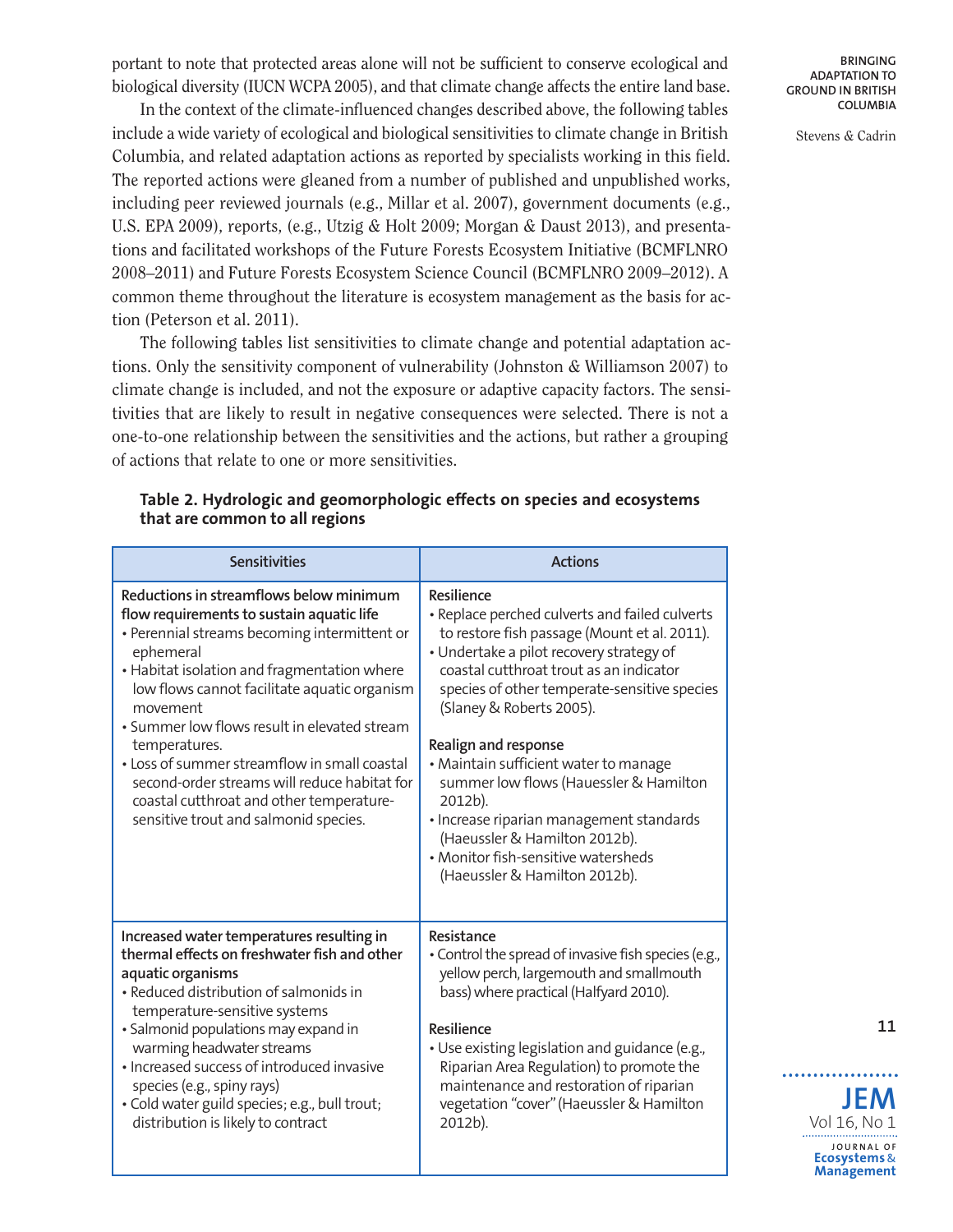## **Table 2. (continued)**

**BRINGING ADAPTATION TO GROUND IN BRITISH COLUMBIA**

| <b>Sensitivities</b>                                                                                                                                                                                                                                                                                                                                                                                                                                                | <b>Actions</b>                                                                                                                                                                                                                                                                                                                                                                                                                                                                                                                                                                                                                                                                                                          | <b>GROUND IN BRITISH</b><br><b>COLUMBIA</b>                                                    |
|---------------------------------------------------------------------------------------------------------------------------------------------------------------------------------------------------------------------------------------------------------------------------------------------------------------------------------------------------------------------------------------------------------------------------------------------------------------------|-------------------------------------------------------------------------------------------------------------------------------------------------------------------------------------------------------------------------------------------------------------------------------------------------------------------------------------------------------------------------------------------------------------------------------------------------------------------------------------------------------------------------------------------------------------------------------------------------------------------------------------------------------------------------------------------------------------------------|------------------------------------------------------------------------------------------------|
|                                                                                                                                                                                                                                                                                                                                                                                                                                                                     | Realign<br>• Designate temperature-sensitive (Haeussler<br>& Hamilton 2012b; Reese-Hansen et al.<br>2012) or fisheries-sensitive stream status on<br>provincial forest land and public tree farm<br>licence land for critically sensitive streams<br>where incremental riparian management<br>objectives may be required to:<br>· maintain or increase the effectiveness of<br>riparian thermal cover or to accelerate<br>recovery,<br>· apply downstream "fish friendly" thermal<br>regime targets, or<br>· identify and prioritize vulnerable streams<br>for adaptive management (Tyedmers &<br>Ward 2001).                                                                                                           | Stevens & Cadrin                                                                               |
| Increased fine sediment effects on<br>freshwater fish<br>• More sediment supply from stream bank<br>erosion, resulting in infilling of aquatic<br>habitat and higher suspended sediment<br>and turbidity that affects aquatic organisms<br>such as fish and benthic invertebrates<br>· Increased stress and disease in fish<br>• Reduced reproductive success<br>• Reduced hiding cover<br>• Reduced forage for fish because of adverse<br>effects on invertebrates | Resistance<br>• Maintain natural slope hydrology and<br>drainage on erosion- or landslide-prone<br>terrain and avoid high-risk areas where<br>possible (Chatwin et al. 1994).<br>• Reduce at-source sediment supply that is<br>attributable to land management practices,<br>with an emphasis on reducing connectivity<br>of sediment sources to streams, and<br>promote rapid post-disturbance recovery<br>(Chilibeck 1992).<br>· Restore riparian vegetation.                                                                                                                                                                                                                                                         |                                                                                                |
|                                                                                                                                                                                                                                                                                                                                                                                                                                                                     | Resilience<br>• Remove stressors (e.g., activities that are<br>contributing to the loss of existing riparian<br>vegetation along erodible alluvial channels).<br>· Minimize footprint disturbance in sensitive<br>riparian areas that are connected to streams<br>(e.g., road crossings, riparian encroachment,<br>or harvesting pattern) (BCMFLNRO et al.<br>2012; Haeussler & Hamilton 2012b).<br>• Apply restoration techniques to promote<br>recovery of chronic sediment source lost<br>because of historical disturbance (Pike et al.<br>2010).<br>• Retain vegetation cover in locations where it<br>maintains slope stability in landslide-prone<br>or highly erodible terrain (Haeussler &<br>Hamilton 2012b). |                                                                                                |
|                                                                                                                                                                                                                                                                                                                                                                                                                                                                     | Response<br>· Update road infrastructure (e.g., bridges,<br>culverts) to climate-appropriate standards<br>(Haeussler & Hamilton 2012b).<br>· Increase reforestation of non-satisfactorily<br>restocked areas to increase hydrologic<br>recovery.                                                                                                                                                                                                                                                                                                                                                                                                                                                                        | 12<br><b>JEM</b><br>Vol 16, No 1<br>JOURNAL OF<br><b>Ecosystems &amp;</b><br><b>Management</b> |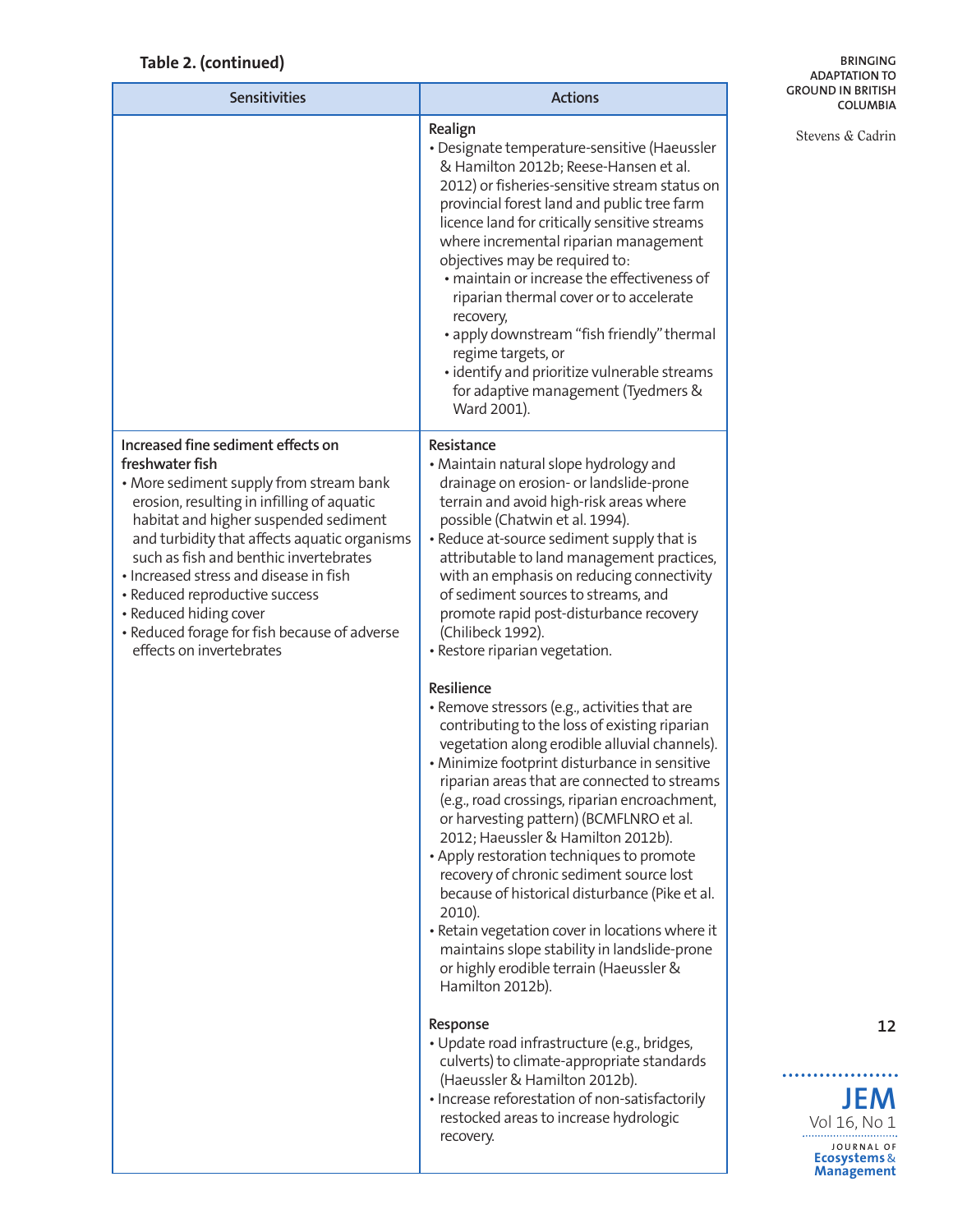### **Table 2. (continued)**

**BRINGING ADAPTATION TO GROUND IN BRITISH COLUMBIA**

| <b>Sensitivities</b>                                                                                                                                                                                                                                                                                                                    | <b>Actions</b>                                                                                                                                                                                                                                                                                                                                                                                                                                                                                                                            | <b>GROUND IN BRITISH</b><br><b>COLUMBIA</b>                |
|-----------------------------------------------------------------------------------------------------------------------------------------------------------------------------------------------------------------------------------------------------------------------------------------------------------------------------------------|-------------------------------------------------------------------------------------------------------------------------------------------------------------------------------------------------------------------------------------------------------------------------------------------------------------------------------------------------------------------------------------------------------------------------------------------------------------------------------------------------------------------------------------------|------------------------------------------------------------|
|                                                                                                                                                                                                                                                                                                                                         | • Deactivate and restore roads to allow<br>vegetation to re-establish and to restore<br>natural drainage patterns (Haeussler &<br>Hamilton 2012b).<br>· Prohibit or limit infrastructure on current<br>flooded areas, and improve road building<br>(e.g., placement, culverts) (Palmer et al.<br>2008; U.S. EPA 2009).                                                                                                                                                                                                                    | Stevens & Cadrin                                           |
|                                                                                                                                                                                                                                                                                                                                         | Realign<br>• Design drainage infrastructure to<br>accommodate more frequently occurring<br>and higher amplitude high flood events<br>(Haeussler & Hamilton 2012b; Palmer et al.<br>2008).<br>· Adjust terrain stability ratings to<br>accommodate increased landslide<br>frequency due to effects of intense storm<br>events (BCMFLNRO 2008-2011).                                                                                                                                                                                        |                                                            |
| Loss of riparian ecosystems and habitat<br>· Increased erosion of stream banks and<br>riparian areas from peak flow events<br>• Loss of instream, large, stable woody debris<br>· Increase in unstable instream debris and<br>debris jams due to riparian blowdown, and<br>bank erosion resulting in more stream<br>channel instability | Resistance<br>· Restore lost riparian vegetation (Hauessler &<br>Hamilton 2012b).<br>• Maximize overstory retention within a 10-m<br>buffer along riparian areas (Haeussler &<br>Hamilton 2012b).<br>· Following alteration, divert or redirect flows<br>to natural watercourses to restore natural<br>flow levels.<br>• Restore flows or groundwater seepage<br>where roads or other factors have disrupted<br>flows (Crown Managers Partnership 2014).                                                                                  |                                                            |
|                                                                                                                                                                                                                                                                                                                                         | Resilience<br>• Work with resource agencies, private<br>landowners, and private industry to:<br>• avoid loss of riparian function along<br>vulnerable stream reaches to safeguard<br>resilience against peak flows and<br>temperature increases (Crown Managers<br>Partnership 2014)<br>· manage cattle and off-road vehicle access<br>to avoid soil disruption and loss of<br>vegetation (Crown Managers Partnership<br>2014)<br>· maintain hydro-riparian connectivity from<br>hilltop to valley bottom (Haeussler &<br>Hamilton 2012b) |                                                            |
|                                                                                                                                                                                                                                                                                                                                         | · promote sensitive development<br>approaches that avoid increasing the rates<br>of terrain instability above the natural                                                                                                                                                                                                                                                                                                                                                                                                                 | 13                                                         |
|                                                                                                                                                                                                                                                                                                                                         | background potential for frequency and<br>magnitude (Guthrie 2005)                                                                                                                                                                                                                                                                                                                                                                                                                                                                        | <b>JEM</b><br>Vol 16, No 1                                 |
|                                                                                                                                                                                                                                                                                                                                         |                                                                                                                                                                                                                                                                                                                                                                                                                                                                                                                                           | JOURNAL OF<br><b>Ecosystems &amp;</b><br><b>Management</b> |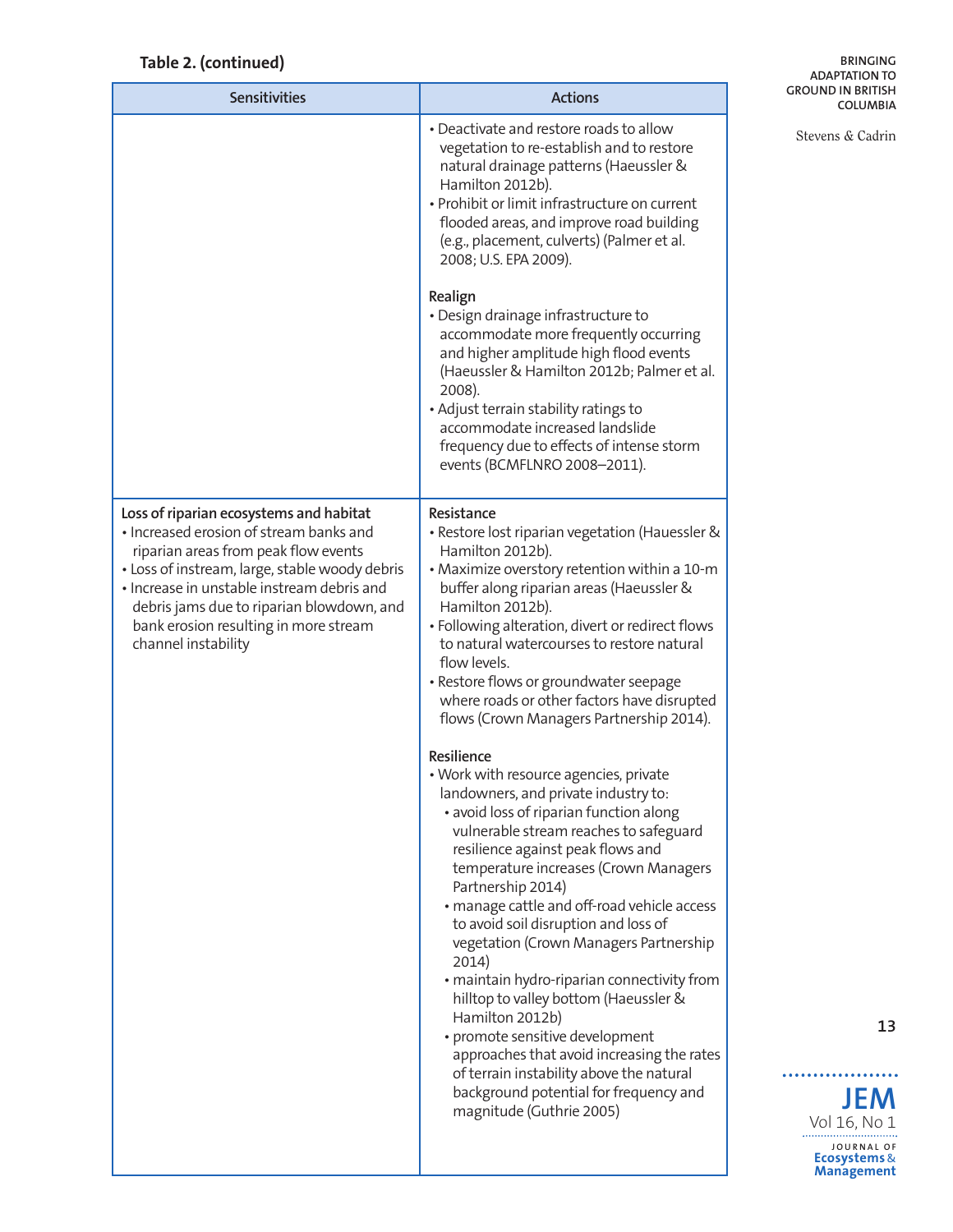### **Table 2. (continued)**

**BRINGING ADAPTATION TO GROUND IN BRITISH COLUMBIA**

Stevens & Cadrin

| <b>Sensitivities</b>                                                                                                                                                                                                                                                                                                                                                                                                                                                                                        | <b>Actions</b>                                                                                                                                                                                                                                                                                                                                                                                                                                                                                                                                                                                                                                                                                     |
|-------------------------------------------------------------------------------------------------------------------------------------------------------------------------------------------------------------------------------------------------------------------------------------------------------------------------------------------------------------------------------------------------------------------------------------------------------------------------------------------------------------|----------------------------------------------------------------------------------------------------------------------------------------------------------------------------------------------------------------------------------------------------------------------------------------------------------------------------------------------------------------------------------------------------------------------------------------------------------------------------------------------------------------------------------------------------------------------------------------------------------------------------------------------------------------------------------------------------|
|                                                                                                                                                                                                                                                                                                                                                                                                                                                                                                             | Realign and response<br>· Incorporate higher flood risk potential in<br>floodplain zoning decisions (Palmer et al.<br>2008; B.C. Ministry of Environment 2011).<br>. Install flow control measures to retain more<br>spring runoff and manage release.<br>• Manage hydrologic recovery through spatial<br>distribution and rates of forest harvesting to<br>reduce the potential for adverse increases in<br>flood peaks (Palmer et al. 2008; Haeussler &<br>Hamilton 2012b).                                                                                                                                                                                                                      |
| Wetland ecosystems and habitat<br>• Localized or regional extended summer<br>drought will lower summer water tables,<br>resulting in shifts in wetland vegetation<br>types, reduced surface wetted area, and<br>temperature increases<br>• Wetlands that are dependent on late spring<br>snowmelt will be at risk, with earlier<br>snowmelt runoff and less total runoff<br>available for surface or groundwater inflow.<br>· Non-native invasive plant species colonize,<br>dominate, and infill wetlands. | Resistance<br>• Consider diversion of groundwater to<br>storage for later use (Palmer et al. 2008).<br>Resilience<br>· Restore lost or altered beaver habitat<br>(Pollack et al. 2015).<br>· Re-establish vegetation damaged by insects<br>(e.g., mountain pine beetle) or disease on<br>the perimeter of wetlands.<br>Response<br>• Recommend no net loss of wetlands<br>(Environment Canada 1991) to address<br>urban, agricultural, and industrial<br>development effects on wetlands and<br>associated hydrologic function.<br>• Conduct monitoring and control<br>(eradication) programs for invasive plants to<br>maintain native vegetation (Peterson et al.<br>2008; Wilson & Hebda 2008). |

#### **Table 3. Hydrologic effects on grassland species and ecosystems (Southern Region).**

| <b>Sensitivities</b>                                                                                                                                                                                                                                                                                                                                                      | <b>Actions</b>                                                                                                                                                                                                                                                                                                                                                                                                                                                                                                                                                                                                                                                            |
|---------------------------------------------------------------------------------------------------------------------------------------------------------------------------------------------------------------------------------------------------------------------------------------------------------------------------------------------------------------------------|---------------------------------------------------------------------------------------------------------------------------------------------------------------------------------------------------------------------------------------------------------------------------------------------------------------------------------------------------------------------------------------------------------------------------------------------------------------------------------------------------------------------------------------------------------------------------------------------------------------------------------------------------------------------------|
| <b>Grassland landscape</b><br>• Desertification of already droughty areas<br>• Loss of species habitat and reduced species<br>population<br>Isolated wetlands<br>• Loss of ephemeral and summer wetland<br>habitat due to increased evaporation<br>• Drying of isolated marshes and alkaline<br>ponds may be permanent (invasive species<br>colonize and dominate sites). | Resistance<br>• Manage resource use, recreation, and road<br>access to resource extraction areas to reduce<br>potential introductions of invasive species<br>(Gayton 2014).<br>• Develop early detection methods and rapid<br>response controls for invasive species<br>(Peterson et al. 2011).<br>• Manage cattle grazing and off-road access in<br>grasslands, and proactively manage the<br>control of invasive species to maintain<br>optimum native species cover (Gayton<br>2014), including non-vascular plants.<br>• Undertake captive breeding programs to<br>restore population viability of high-value at-<br>risk species biodiversity (Garnett et al. 2013). |

**JEM**

Vol 16, No 1

. . . . . . . . . . . . . . . . . . .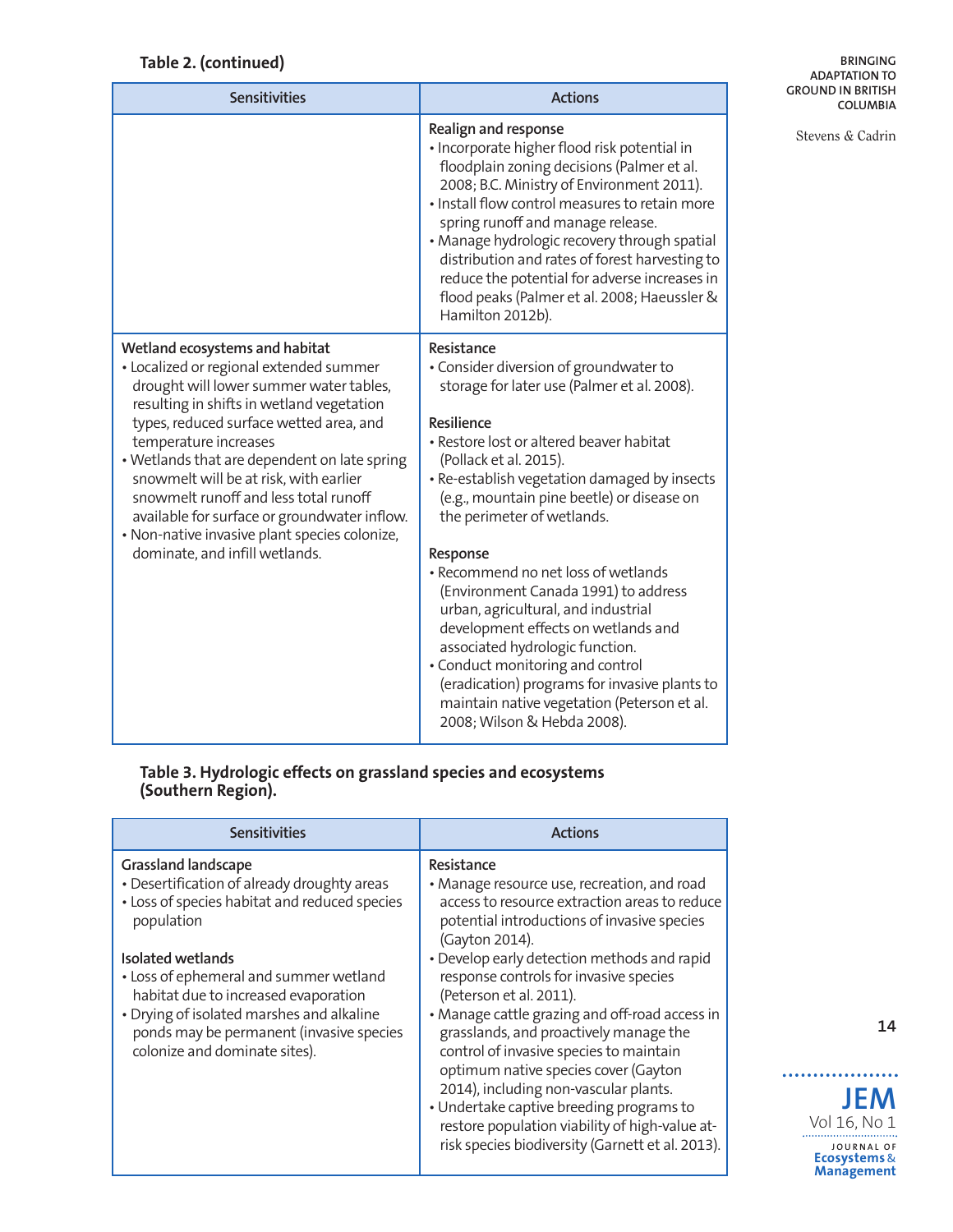### **Table 3. (continued)**

**BRINGING ADAPTATION TO GROUND IN BRITISH COLUMBIA**

Stevens & Cadrin

| <b>Sensitivities</b> | <b>Actions</b>                                                                                                                                                                                                                                                                                                 |
|----------------------|----------------------------------------------------------------------------------------------------------------------------------------------------------------------------------------------------------------------------------------------------------------------------------------------------------------|
|                      | Resilience<br>• For high-risk plant species, consider<br>translocation to areas of potentially suitable<br>habitat (Maslovat 2009).                                                                                                                                                                            |
|                      | Realign and response<br>• Amend the Range Practices Regulation and<br>specify clear measurables related to soil<br>disturbance on wet sites (Forest Practices<br>Board 2002).<br>• Apply a watershed planning approach to the<br>maintenance of groundwater for wetlands<br>and streams (Winkler et al. 2010). |

### **Table 4. Hydrologic and geomorphologic effects on species and ecosystems (Northern Region)**

| <b>Sensitivities</b>                                                                                                                                                                                                                                                   | <b>Actions</b>                                                                                                                                                                                                                                   |
|------------------------------------------------------------------------------------------------------------------------------------------------------------------------------------------------------------------------------------------------------------------------|--------------------------------------------------------------------------------------------------------------------------------------------------------------------------------------------------------------------------------------------------|
| Wetlands: Bogs and fens<br>· Increased decomposition of bog/fen<br>organic soils<br>• Groundwater input to bogs due to loss of<br>permafrost (the barrier to groundwater<br>inflow)<br>• Species associated with wetlands will<br>experience habitat disruption if the | Resilience<br>• Apply permafrost probability hazard ratings,<br>including assessment of terrain stability and<br>vulnerability of permafrost in the area<br>(Stevens & Weston 2011).<br>• Avoid harvesting bogs (Hauessler &<br>Hamilton 2012b). |
| ecosystem shifts from one state to another<br>Permafrost                                                                                                                                                                                                               | Response<br>• Create boreal refugia, particularly on low-<br>nutrient sites (Haeussler & Hamilton 2012b).                                                                                                                                        |
| • Degradation of permafrost and increased<br>risk of landslides in areas of thin and/or<br>discontinuous permafrost                                                                                                                                                    |                                                                                                                                                                                                                                                  |

#### **Table 5. Natural disturbance regime effects on species and ecosystems that are common to all regions**

| <b>Sensitivities</b>                                                                                                                                                                                                                                                                                                                                                                                                                                                                                                                                                           | <b>Actions</b>                                                                                                                                                                                                                                                                                                                                                                                                                                                    |
|--------------------------------------------------------------------------------------------------------------------------------------------------------------------------------------------------------------------------------------------------------------------------------------------------------------------------------------------------------------------------------------------------------------------------------------------------------------------------------------------------------------------------------------------------------------------------------|-------------------------------------------------------------------------------------------------------------------------------------------------------------------------------------------------------------------------------------------------------------------------------------------------------------------------------------------------------------------------------------------------------------------------------------------------------------------|
| Reduced habitat for wildlife species that rely<br>on mature forest cover<br>• Stressed trees create more favourable<br>conditions for insect and disease outbreaks<br>• Increased crown fire incidence reduces forest<br>cover in dry climates<br>• Insect- and disease-induced shift from single<br>tree and small patch forest gap formation to<br>large patch disturbance (coast and inland<br>rainforest)<br>• Increased rate and larger areas of<br>avalanching (Coast and North)<br>• Loss of mature forest cover may reduce<br>species abundance and alter distribution | Resistance<br>• Implement wildfire management, including<br>fire breaks of deciduous vegetation<br>(Haeussler & Hamilton 2012b).<br>· Implement insect control measures<br>(pheromone baits, wire screens, spraying)<br>where effective as per indications from local<br>inventory (Haeussler & Hamilton 2012b).<br>Resilience<br>• Review existing management activities to<br>ensure desired habitat diversity can be<br>achieved (Haeussler & Hamilton 2012b). |

**15**

**JEM** Vol 16, No 1 **J O U R N A L O F Ecosystems** & **Management**

. . . . . . . . . . . . . .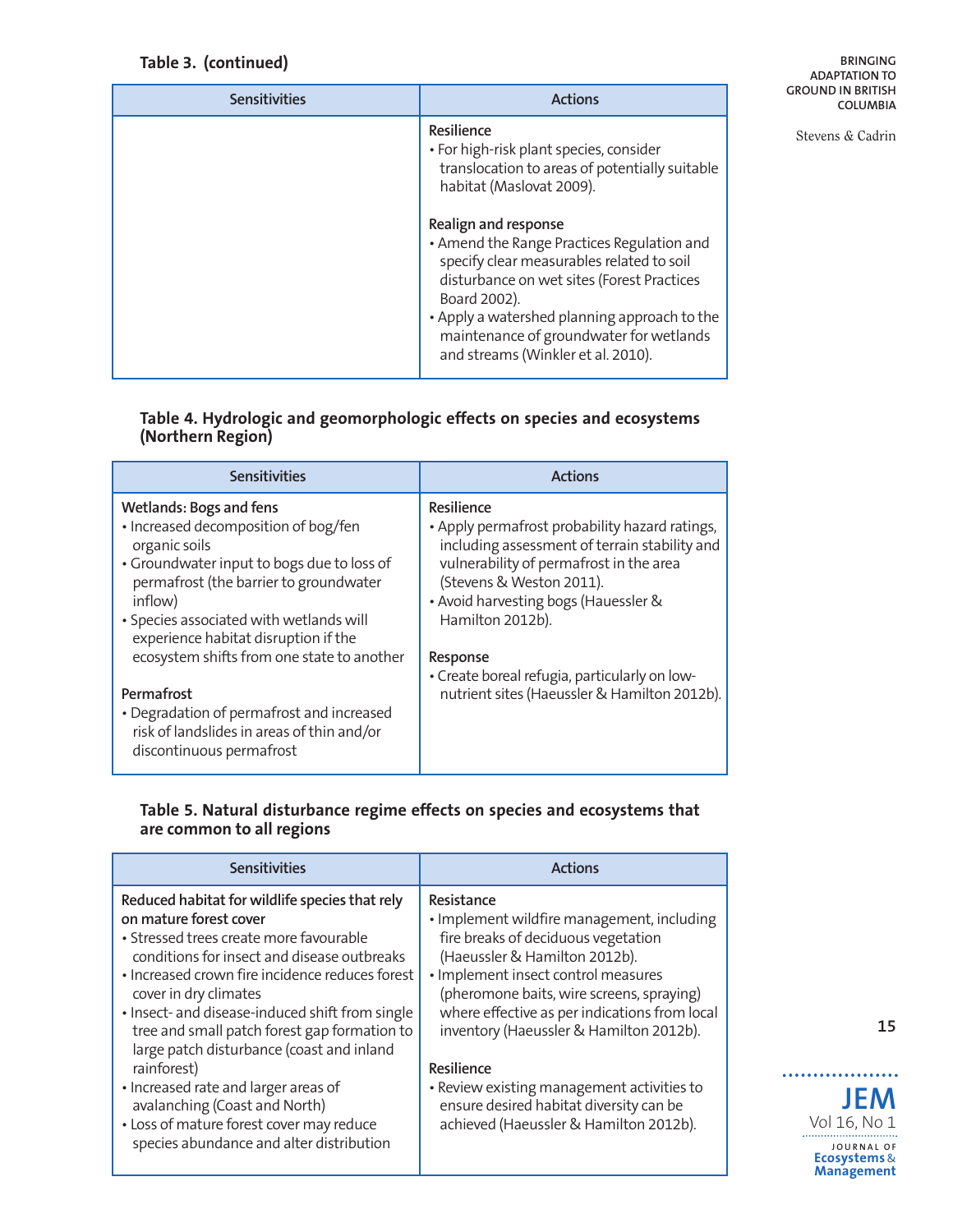## **Table 5. (Continued)**

#### **BRINGING ADAPTATION TO GROUND IN BRITISH COLUMBIA**

Stevens & Cadrin

| · Increase the forest reserve network in the<br>• Reduced habitat connectivity or<br>managed forest matrix to offset losses of<br>permeability<br>· Increases in invasive species<br>mature forest from natural disturbances in<br>existing reserves (Haeussler & Hamilton 2012b).<br>outcompeting natural vegetation<br>· Increase the retention of mature forest<br>Reduced habitat for species that are<br>structure in harvested areas (Haeussler &<br>dependent on post-disturbance habitats<br>Hamilton 2012b).<br>• Accommodate alternative silviculture and<br>(e.g., woodpeckers)<br>• Post-disturbance or salvage logging<br>harvesting methods (e.g., partial-cutting, variable<br>removes critical post-disturbance<br>retention) (Haeussler & Hamilton, 2012b).<br>structures (e.g., standing dead wood)<br>• Limit the amount or extent of salvage logging<br>• Natural post-disturbance vegetation<br>in forested ecosystems following severe natural<br>disturbance to maintain critical habitat<br>recovery impeded by stand rehabilitation<br>activities<br>structures (Forest Practices Board 2009).<br>• Reduced future downed wood<br>· Identify mid-seral and immature forests to<br>contribution due to chipping or pile and<br>retain for longer periods (i.e., extended<br>rotations or reserves) before harvest to recruit<br>burning of non-merchantable timber<br>mature forest attributes (Haeussler &<br>Hamilton 2012b).<br>Realign and response<br>· Adjust terrain stability ratings to accommodate<br>increased landslide activity due to the effects of<br>intense storm events (BCMFLNRO 2008-2011).<br>• Avoid monoculture reforestation of species that<br>may be at future risk of mortality from insect<br>and disease outbreaks (BCMFLNRO 2008-2011).<br>• Actively restore sites and manage for invasive<br>species during and after all harvesting-related<br>activities (e.g., roads and roadsides, log sorts)<br>(Birdsall et al. 2012; Hauessler & Hamilton<br>2012b).<br>• Conduct monitoring and control (eradication)<br>programs for invasive plants to maintain native<br>vegetation (Peterson et al. 2008; Wilson &<br>Hebda 2008: Haeussler & Hamilton 2012b).<br>· Increase the diversity of species in silviculture<br>stocking standards and seed transfer at<br>landscape and local scales (Spittlehouse &<br>Stewart 2003; Mah et al. 2012).<br>• Apply a "mixed-bag" approach to<br>reforestation-facilitate tree species migration<br>with a mixed planting of native coniferous<br>and/or deciduous trees that are climatically and |
|--------------------------------------------------------------------------------------------------------------------------------------------------------------------------------------------------------------------------------------------------------------------------------------------------------------------------------------------------------------------------------------------------------------------------------------------------------------------------------------------------------------------------------------------------------------------------------------------------------------------------------------------------------------------------------------------------------------------------------------------------------------------------------------------------------------------------------------------------------------------------------------------------------------------------------------------------------------------------------------------------------------------------------------------------------------------------------------------------------------------------------------------------------------------------------------------------------------------------------------------------------------------------------------------------------------------------------------------------------------------------------------------------------------------------------------------------------------------------------------------------------------------------------------------------------------------------------------------------------------------------------------------------------------------------------------------------------------------------------------------------------------------------------------------------------------------------------------------------------------------------------------------------------------------------------------------------------------------------------------------------------------------------------------------------------------------------------------------------------------------------------------------------------------------------------------------------------------------------------------------------------------------------------------------------------------------------------------------------------------------------------------------------------------------------------------------------------------------------------------------------------------------------------------------------------------------------------------------------|
|                                                                                                                                                                                                                                                                                                                                                                                                                                                                                                                                                                                                                                                                                                                                                                                                                                                                                                                                                                                                                                                                                                                                                                                                                                                                                                                                                                                                                                                                                                                                                                                                                                                                                                                                                                                                                                                                                                                                                                                                                                                                                                                                                                                                                                                                                                                                                                                                                                                                                                                                                                                                  |
| ecologically suited to a changing climate<br>(BCMOFR 2009; Haeussler & Hamilton 2012b;<br>Mah et al. 2012).<br>• Develop tools to guide tree species selection<br>that is suitable to a changing climate<br>(BCMFLNRO 2014).<br>· Develop pest-resistant genetic varieties (Ogden<br>& Innes 2007).                                                                                                                                                                                                                                                                                                                                                                                                                                                                                                                                                                                                                                                                                                                                                                                                                                                                                                                                                                                                                                                                                                                                                                                                                                                                                                                                                                                                                                                                                                                                                                                                                                                                                                                                                                                                                                                                                                                                                                                                                                                                                                                                                                                                                                                                                              |

**16**

**JEM**

Vol 16, No 1

..................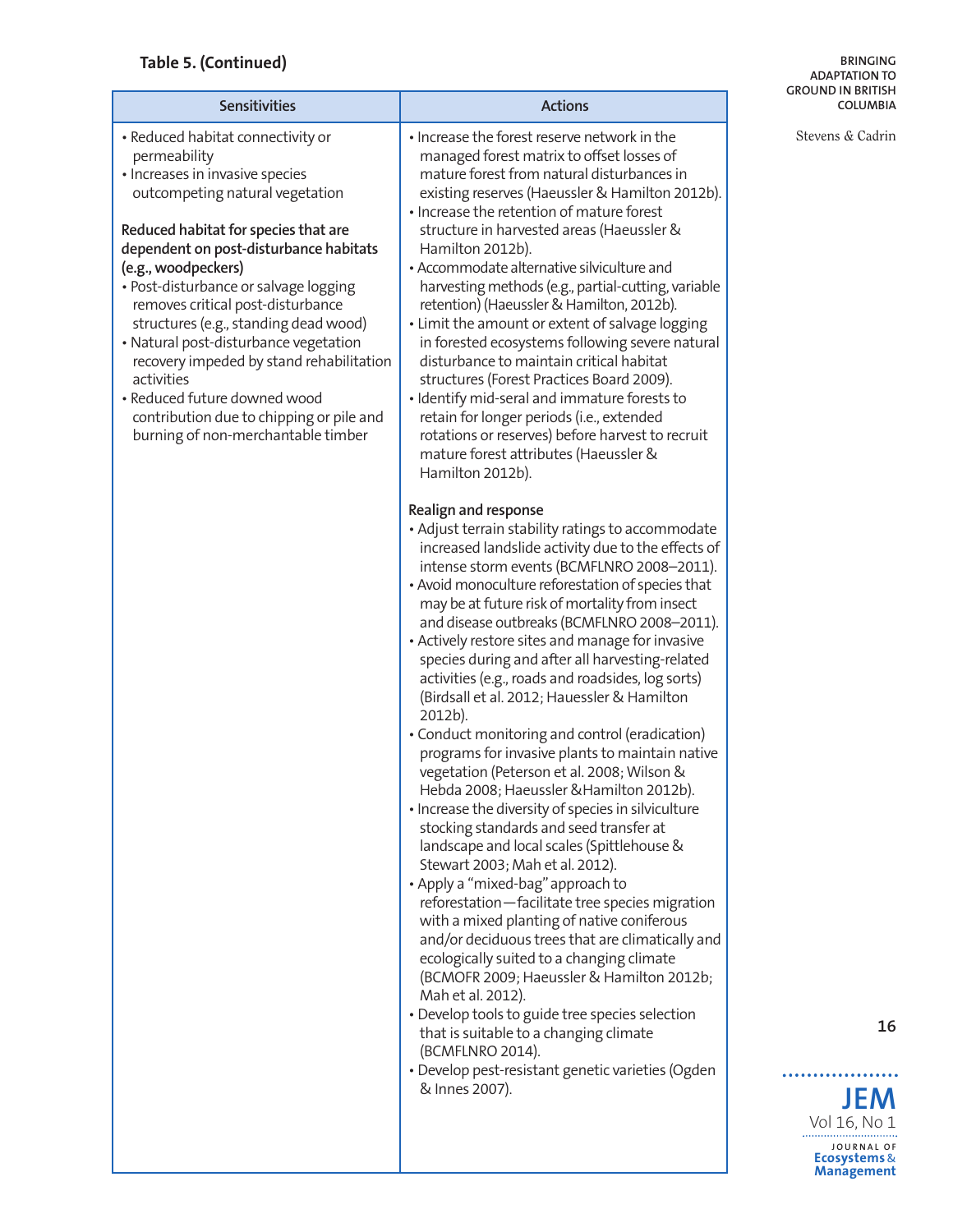### **Table 6. Natural disturbance regime effects on species and ecosystems (Northern Region)**

**BRINGING ADAPTATION TO GROUND IN BRITISH COLUMBIA**

Stevens & Cadrin

| <b>Sensitivities</b>                                                                                                                                                                 | <b>Actions</b>                                                                                                                                                                                                                                     |
|--------------------------------------------------------------------------------------------------------------------------------------------------------------------------------------|----------------------------------------------------------------------------------------------------------------------------------------------------------------------------------------------------------------------------------------------------|
| Effects on terrestrial forest ecosystems<br>. Availability of local viable seed may be low<br>(stressed trees or seed destroyed by severe<br>fire), thereby reducing forest recovery | Resilience<br>• Implement landscape-level planning for tree<br>species targets and density (Mah et al. 2012).                                                                                                                                      |
| • Loss of permafrost may disrupt seed beds<br>and stability of growing sites                                                                                                         | Response<br>· Develop strategic planning around assisted<br>migration of tree species (Ste-Marie 2014).<br>• Apply tree species stocking standards tools<br>that are specifically developed for conditions<br>of northern regions (BCMFLNRO 2014). |

### **Table 7. Organic processes and phenological changes on biological organisms.**

| <b>Sensitivities</b>                                                                                                                                                                                                                                                                                                                                                                                             | <b>Actions</b>                                                                                                                                                                                                                                                                                                                                                                                                                                                                                                                                                                        |
|------------------------------------------------------------------------------------------------------------------------------------------------------------------------------------------------------------------------------------------------------------------------------------------------------------------------------------------------------------------------------------------------------------------|---------------------------------------------------------------------------------------------------------------------------------------------------------------------------------------------------------------------------------------------------------------------------------------------------------------------------------------------------------------------------------------------------------------------------------------------------------------------------------------------------------------------------------------------------------------------------------------|
| <b>Phenological effects</b><br>• Disruption of synchronicity of pollinators<br>and plant phenology<br>• Disruption of synchronicity of migrating<br>species and phenology of food sources                                                                                                                                                                                                                        | Resistance:<br>• Conserve and manage for native pollinators<br>to coincide with adjusted flowering timing<br>(CAPA 1995; Drummond 2008; Hopwood<br>2008; Schweitzer et al. 2012).                                                                                                                                                                                                                                                                                                                                                                                                     |
| Carbon balance shifts<br>• Loss of forest cover<br>• Loss of forest soil carbon through increased<br>rates of decomposition (e.g., northern<br>permafrost thawing), avalanching, and<br>erosional processes<br><b>Nutrient cycling</b><br>• Alteration of the rate of decay of standing<br>and fallen woody debris<br>· Soil temperature changes affect nutrient<br>cycling organisms (decay and nitrogen cycle) | Resilience<br>• Provide incentives for local beekeeping, and<br>conduct research to enhance native species<br>recovery in forestry (Schweitzer et al. 2012;<br>Pronatura Veracruz 2014).<br>· Restore and protect ecosystem integrity at<br>high-value migrating stopover areas<br>(Peterson et al. 2008).<br>Realign and response<br>· Establish representation targets for a mix of<br>carbon sinks (old forest) and carbon scrubbing<br>(young forest) (BCMFLNRO 2008-2011).<br>· Sequester carbon through backlog planting<br>and riparian underplanting (BCMFLNRO<br>2008-2011). |

### **Table 8. Sea level rise (Coast Region)**

| <b>Sensitivities</b>                                                                                                                                                                                                                                                                                                                                                                                          | <b>Actions</b>                                                                                                                                                                                                                                                                           |
|---------------------------------------------------------------------------------------------------------------------------------------------------------------------------------------------------------------------------------------------------------------------------------------------------------------------------------------------------------------------------------------------------------------|------------------------------------------------------------------------------------------------------------------------------------------------------------------------------------------------------------------------------------------------------------------------------------------|
| <b>Estuarine ecosystems</b><br>• Flooding of existing vegetation complexes<br>· Increased organic input to flooded areas;<br>more deposition of materials<br>• Many small estuaries along the coast will<br>likely be permanently inundated<br>• Loss of estuarine habitat and ecosystems<br>• Loss of shorebird tidal flat habitat, with<br>possible partial recovery where tidal flats<br>can expand inland | Resistance<br>• Prioritize restoring estuarine and shoreline<br>areas only where the physical site allows for<br>inland development of estuarine systems<br>(Peterson et al. 2008).<br>Resilience<br>• Remove barriers to diurnal flooding and<br>freshwater streamflow (U.S. EPA 2009). |

**17**

**JEM**

Vol 16, No 1

. . . . . . . . . . . . . . . . . .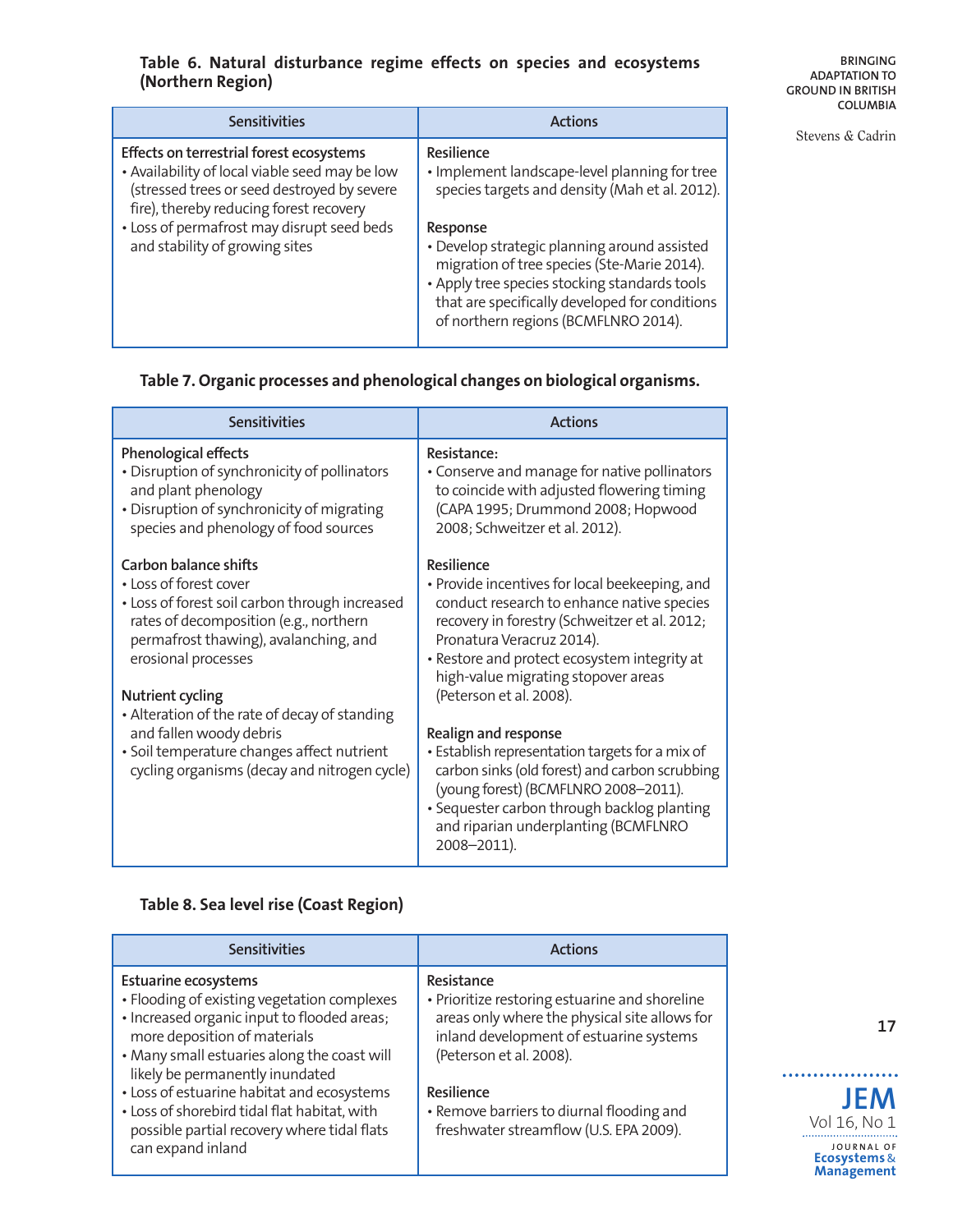## **Table 8. (continued)**

#### **BRINGING ADAPTATION TO GROUND IN BRITISH COLUMBIA**

Stevens & Cadrin

| <b>Sensitivities</b>                                                                                                                                                                       | <b>Actions</b>                                                                                                                                                                                                                                                                                                                                                                                                                                                                                                                                                                                                                                                                           |
|--------------------------------------------------------------------------------------------------------------------------------------------------------------------------------------------|------------------------------------------------------------------------------------------------------------------------------------------------------------------------------------------------------------------------------------------------------------------------------------------------------------------------------------------------------------------------------------------------------------------------------------------------------------------------------------------------------------------------------------------------------------------------------------------------------------------------------------------------------------------------------------------|
|                                                                                                                                                                                            | • Increase protected areas upstream to provide<br>future estuarine habitat (U.S. EPA 2009).<br>· Increase undeveloped or less developed areas<br>around estuary (U.S. EPA 2009).<br>· Improve marsh characteristics through<br>restoration of native species and control of non-<br>native invasive species (Peterson et al. 2008).                                                                                                                                                                                                                                                                                                                                                      |
|                                                                                                                                                                                            | Response<br>· Restrict development that will act as a barrier<br>to estuarine inland expansion (U.S. EPA 2009).<br>• Limit upstream barriers and interventions to<br>preserve downstream flow (e.g., dams or<br>other hydro power enhancements affect<br>freshwater streamflow to the estuarine area)<br>(U.S. EPA 2009).<br>• Remove hard shore protection and barriers to<br>landward migration, and/or replace with soft<br>protection through vegetation (U.S. EPA 2009).<br>• Manage infrastructure development in and<br>around estuaries, coastlines, and rivers to<br>reduce the loss of future estuarine habitat<br>(Peterson 2008).                                            |
|                                                                                                                                                                                            | Realign<br>• Create habitat for migrating and breeding<br>shorebirds to offset the anticipated loss of<br>habitat to sea level rise (U.S. EPA 2009).<br>• Create artificial nesting sites of eelgrass mats<br>that are constructed of dead eelgrass (Palestis<br>2009).<br>• Plan for inland transition of existing<br>infrastructure (U.S. EPA 2009).<br>· Develop coastal flood hazard guidelines (B.C.<br>Ministry of Environment 2011).<br>• Develop estuarine management plans that<br>account for sea level rise and increased storm<br>surge, including measures that prevent the<br>squeezing of estuarine ecosystems between<br>the rising sea and the uplands (U.S. EPA 2009). |
| Coastal sand dune ecosystems<br>• Erosion and altered accretion zones<br>• Extreme erosion of marine sand bluffs<br>• Loss of narrow coastal strip ecosystems<br>• Loss of species habitat | Realign and response<br>• Avoid hard seawalls that interrupt natural<br>longshore recruitment of beach material (U.S.<br>EPA 2009).<br>· Build headland controls that will promote<br>beach material recruitment in bays (U.S.<br>EPA 2009).<br>• Create development setbacks from erodible<br>beach and bluff areas (U.S. EPA 2009).<br>• Build storm berms that are backed by natural<br>plantings to reduce the effects of storm surge<br>(U.S. EPA 2009).                                                                                                                                                                                                                            |

**18**



..................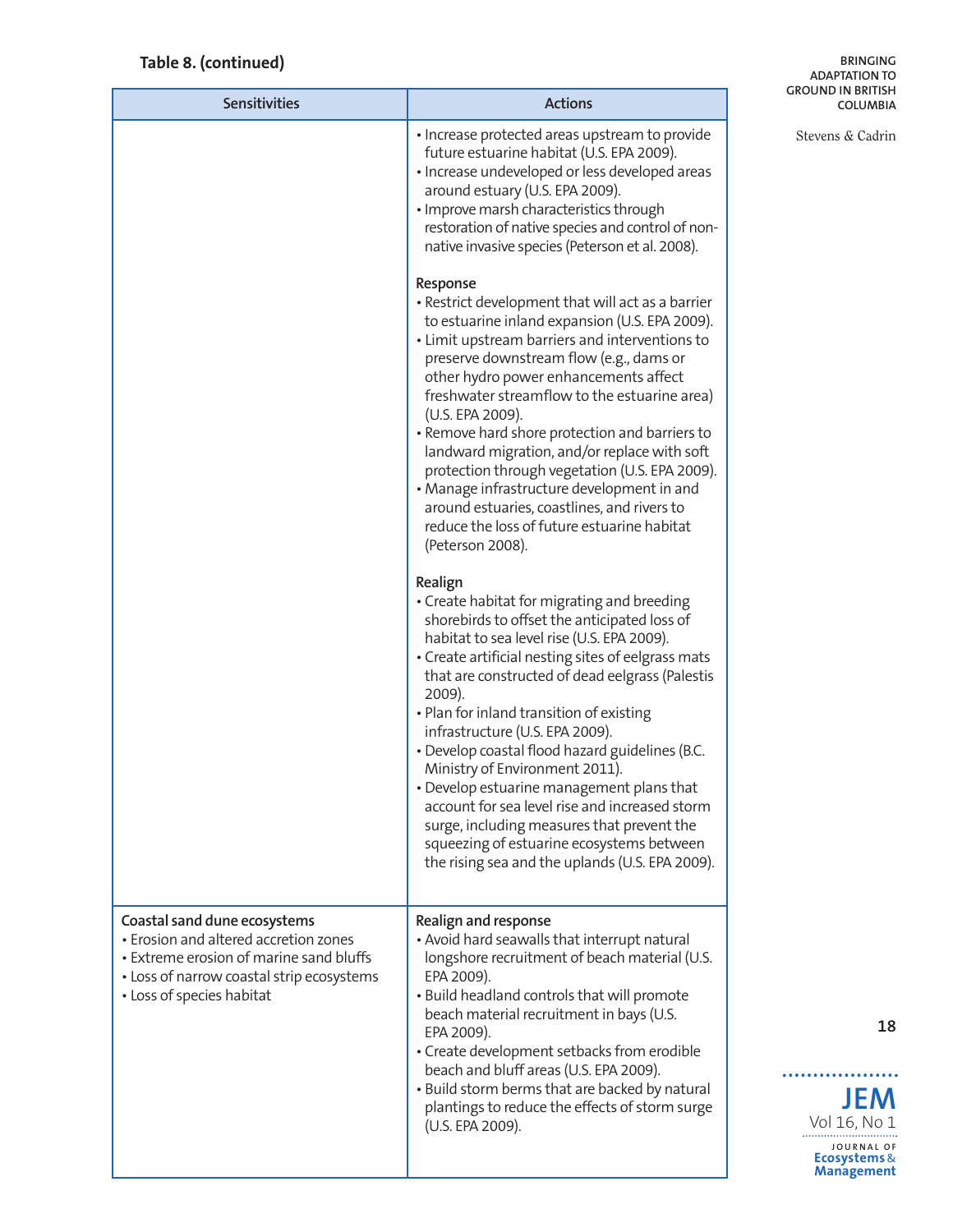#### **Summary**

This article has presented a synopsis of the climate adaptation literature and published research for natural resource practitioners in British Columbia. The literature represents adaptation activities and options in the province and in other jurisdictions. When there are clear uncertainties about future conditions, a good strategy is to focus on "no-regrets" actions (Kittel et al. 2011). These actions enhance the adaptive capacity of species and ecosystems, no matter what the future brings. Natural resource management can no longer be limited to consideration of past conditions; considering the future is the current imperative for British Columbia's natural resource managers.

#### **Notes**

- 1. For continuously updated information, see Pacific Climate Impacts Consortium summaries for seven equivalent British Columbia sub-regions: [http://www.pacificclimate.org/news-and-events](http://www.pacificclimate.org/news-and-events/news/2013/regional-climate-summaries) [/news/2013/regional-climate-summaries\)](http://www.pacificclimate.org/news-and-events/news/2013/regional-climate-summaries) (PCIC 2013).
- 2. Millar et al. (2007) present just four Rs for adaptation, and they include realignment as a subset of resilience. In Millar's 2010 presentation, "reduce" was removed and "refugia" was added.

#### **References**

- Aitken, S., T. Wang, & P. Smets. 2009, October 8. A framework for forest adaptation to climate change. Presentation to Future Forests Ecosystems Initiative, climate change seminar series. Victoria, B.C.
- Allen, D.M., & M. Suchy. 2001. Geochemical evolution of groundwater on Saturna Island, British Columbia. Canadian Journal of Earth Sciences 38:1059–1080.
- Anderegg, W.R., L.D.L. Anderegg, C. Sherman, & D.S. Karp. 2012. Effects of widespread drought-induced aspen mortality on understory plants. Conservation Biology 26(6):1082–1090.
- Balshi, M.S., A. D. McGuire, P. Duffy, M. Flannigan, J. Walsh, & J. Melillo. 2009. Assessing the response of area burned to changing climate in western boreal North America using a Multivariate Adaptive Regression Splines (MARS) approach. Global Change Biology 15:578–600.
- Banner, A., S. Haeussler, W. MacKenzie, J. Pojar, S. Thomson, & R. Trowbridge. 1993. A field guide to the site identification and interpretation for the Prince Rupert Forest Region. B.C. Ministry of Forests, Research Branch, Victoria, B.C. Land Management Handbook No. 26.
- B.C. Ministry of Environment. 2011. Climate change adaptation guidelines for sea dikes and coastal flood hazard land use: guidelines for management of coastal flood hazard land use. Prepared by Ausenco Sandwell. [www.env.gov.bc.ca/wsd/public\\_safety/flood/fhm-2012/draw\\_report.html](www.env.gov.bc.ca/wsd/public_safety/flood/fhm-2012/draw_report.html) (Accessed July 2015).
- B.C. Ministry of Forests and Range (BCMOFR). 2009. Growing opportunities. A new vision for silviculture in British Columbia. March 2009. Discussion Paper prepared by the B.C. Ministry of Forests and Range. [www.for.gov.bc.ca/hfp/silviculture/discussion\\_paper/SilvicultureDiscussionPaper-FINAL.pdf](http://www.for.gov.bc.ca/hfp/silviculture/discussion_paper/SilvicultureDiscussionPaper-FINAL.pdf) (Accessed July 2015).
- B.C. Ministry of Forests, Lands and Natural Resource Operations (BCMFLNRO ). 2008–2011. Future Forest Ecosystem Initiative (FFEI). [www.for.gov.bc.ca/hfp/future\\_forests/index.htm](http://www.for.gov.bc.ca/hfp/future_forests/index.htm) (Accessed November 2014).

2009–2012. Future Forest Ecosystem Science Council (FFESC). 2009–2012. [www.for.gov.bc](http://www.for.gov.bc.ca/hfp/future_forests/council) [.ca/hfp/future\\_forests/council/](http://www.for.gov.bc.ca/hfp/future_forests/council) (Accessed November 2014).

\_\_\_\_\_\_\_\_\_\_. 2012. Informing policy and practice through collaborative research: FFESC closing conference summary. [www.for.gov.bc.ca/hfp/future\\_forests/council/#closing\\_conference](http://www.for.gov.bc.ca/hfp/future_forests/council/#closing_conference) (Accessed November 2014).

\_\_\_\_\_\_\_\_\_\_. 2014. Reference guide for FDP stocking standards. Research Practices Branch, Victoria, B.C. [www.for.gov.bc.ca/hfp/silviculture/stocking\\_stds.htm](http://www.for.gov.bc.ca/hfp/silviculture/stocking_stds.htm) (Accessed November 2014).

- B.C. Ministry of Forests, Lands and Natural Resource Operations (BCMFLNRO), B.C. Ministry of Environment, and Fisheries and Oceans Canada. 2012. Fish-stream crossing guidebook. Revised edition. Forest Practices Investment Branch, Victoria, B.C. [www.for.gov.bc.ca/hfp/fish/Fish-stream](http://www.for.gov.bc.ca/hfp/fish/Fish-stream%20Crossing%20Web.pdf) [%20Crossing%20Web.pdf](http://www.for.gov.bc.ca/hfp/fish/Fish-stream%20Crossing%20Web.pdf) (Accessed July 2015).
- Beever, E.A., & J.L. Belant. 2012. Ecological consequences of climate change. CRC Press, Taylor & Francis Group, Boca Raton, FL.

**BRINGING ADAPTATION TO GROUND IN BRITISH COLUMBIA**

Stevens & Cadrin



. . . . . . . . . . .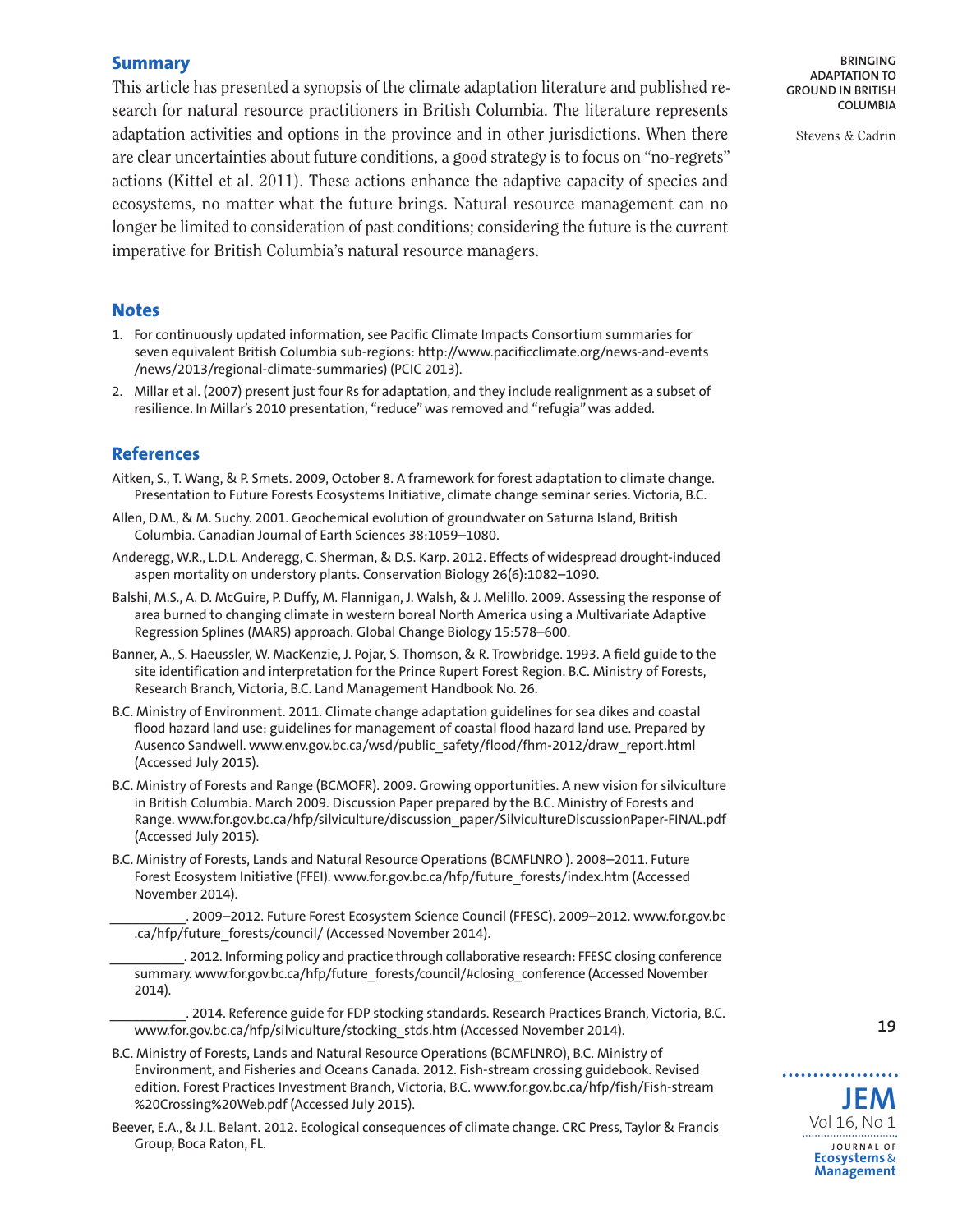- Bentz, B.J., J. Regniere, C.J. Fettig, E.M. Hansen, J.L. Hayes, J.A. Hicke, R.G. Kelsey, J.F. Negron, & S.J. Seybold. 2010. Climate change and bark beetles of the Western United States and Canada: direct and indirect effects. BioScience 60(8):602–613.
- Birdsall, J.L. W. McCaughey, & J.B. Runyon. 2012. Roads impact the distribution of noxious weeds more than restoration treatments in a lodgepole pine forest in Montana, U.S.A. Restoration Ecology 20(4):517–523.
- Biringer, J. 2003. Forest ecosystems threatened by climate change: promoting long-term forest resilience. In: Buying time: a user's manual for building resistance and resilience to climate change in natural systems. L. Hansen, J.C. Biringer, & J.R. Hoffman (editors). World Wildlife Fund Climate Change Program, Berlin.
- Brett, J.R. 1952. Temperature tolerance in young Pacific salmon, genus *Oncorhynchus*. Journal of the Fisheries Research Board of Canada 9(6):265–323.
- Brown, K.J., & R. J. Hebda. 1999. Long-term fire incidence in coastal forests of British Columbia. Northwest Science 73:41–43.
- Bunn, S., & A. Arthington. 2002. Basic principles and ecological consequences of altered flow regimes for aquatic biodiversity. Environmental Management 30:492–507.
- Campbell, A. 2008. Managing Australian landscapes in a changing climate: a climate change primer for regional Natural Resource Management bodies. Report to the Department of Climate Change, Canberra, Australia.
- Canadian Association of Professional Apiarists (CAPA). 1995. A guide to managing bees for crop pollination. <http://capabees.org/content/uploads/2012/10/CAPAcroppollination.pdf> (Accessed November, 2016).
- Chapin, E.S., & A.M. Starfield. 1997. Time lags and novel ecosystems in response to transient climatic change in Arctic Alaska. Climate Change 35:449–461.
- Chatwin, S.C., D.E. Howes, J.W. Schwab, & D.N. Swanston. 1994. A guide for management of landslideprone terrain in the Pacific Northwest. 2nd ed. B.C. Ministry of Forests, Research Branch. Land Management Handbook No. 18.
- Chilibeck, B. 1992. Land development guidelines for the protection of aquatic habitat. Department of Fisheries and Oceans Canada & B.C. Ministry of Environment, Lands and Parks.
- Crown Managers Partnership. 2014. A compilation of strategies and tactics from previous planning efforts. Adaptive Management Workshop II, November 18–20, 2014, Kalispell, MT. [http://](http://crownmanagers.org/storage/Workshop%20participant%20packet-compilation7.pdf) [crownmanagers.org/storage/Workshop%20participant%20packet-compilation7.pdf](http://crownmanagers.org/storage/Workshop%20participant%20packet-compilation7.pdf) (Accessed April 2015).
- Dale, V.H., L.A. Joyce, S. McNulty, R.P. Neilson, M.P. Ayres, M.D. Flannigan, P.J. Hanson, L.C. Irland, A.E. Lugo, C.J. Peterson, D. Simberloff, F.J. Swanson, B.J. Stocks, & B.M. Wotton. 2001. Climate change and forest disturbances. BioScience 51(9):723–734.
- Daniels, L.D., & R.W. Gray. 2006. Disturbance regimes in coastal British Columbia. BC Journal of Ecosystems and Management 7:44–56.
- Daust, D. 2013. Climate change in B.C. Final report to Future Forest Ecosystems Scientific Council. [https://www.for.gov.bc.ca/HFP/future\\_forests/council/2a\\_VA\\_BC-Climate-Change-final-\(Aug30\)](https://www.for.gov.bc.ca/HFP/future_forests/council/2a_VA_BC-Climate-Change-final-(Aug30).pdf) [.pdf](https://www.for.gov.bc.ca/HFP/future_forests/council/2a_VA_BC-Climate-Change-final-(Aug30).pdf) (Accessed October 2013).
- Demarchi, D.A. 1996. An introduction to the ecoregions of British Columbia. B.C. Ministry of Environment, Lands and Parks, Wildlife Branch, Victoria, B.C.
- Dorner, B., & C. Wong. 2003. Natural disturbance dynamics for the North Coast. Prepared for the North Coast Land and Resource Management Plan. British Columbia.
- Drummond, F. 2008. Organic management 304 Organic wild blueberry production. Fact Sheet No. 304. UMaine No. 2029. University of Maine, Orono, ME. [http://umaine.edu/blueberries/factsheets](http://umaine.edu/blueberries/factsheets/organic/304-organic-wild-blueberry-production) [/organic/304-organic-wild-blueberry-production](http://umaine.edu/blueberries/factsheets/organic/304-organic-wild-blueberry-production) (Accessed November 2014).
- Environment Canada. 1991. The federal policy on wetland conservation. Canadian Wildlife Service, Ottawa, ON. Cat. No. CW66-116/1991E. [http://nawcc.wetlandnetwork.ca/Federal%20Policy%20](http://nawcc.wetlandnetwork.ca/Federal%20Policy%20on%20Wetland%20Conservation.pdf) [on%20Wetland%20Conservation.pdf](http://nawcc.wetlandnetwork.ca/Federal%20Policy%20on%20Wetland%20Conservation.pdf)
- Faber-Langendoen, D. , G. Kudray, C. Nordman, L. Sneddon, L. Vance, E. Byers, J. Rocchio, S. Gawler, G. Kittel, S. Menard, P. Comer, E. Muldavin, M. Schafale, T. Foti, C. Josse, & J. Christy. 2008. Ecological performance standards for wetland mitigation: an approach based on ecological integrity assessments. NatureServe, Arlington, VA.
- Federal, Provincial &Territorial Governments of Canada. 2010. Canadian biodiversity: ecosystem status and trends 2010. Canadian Council of Resource Ministers, Ottawa, ON. [http://www.biodivcanada](http://www.biodivcanada.ca/default.asp?lang=En&n=6F7EB059-1&wsdoc=A519F000-8427-4F8C-9521-8A95AE287753) [.ca/default.asp?lang=En&n=6F7EB059-1&wsdoc=A519F000-8427-4F8C-9521-8A95AE287753](http://www.biodivcanada.ca/default.asp?lang=En&n=6F7EB059-1&wsdoc=A519F000-8427-4F8C-9521-8A95AE287753) (Accessed October 2016)

**BRINGING ADAPTATION TO GROUND IN BRITISH COLUMBIA**

Stevens & Cadrin

**20**



. . . . . . . . . . . . .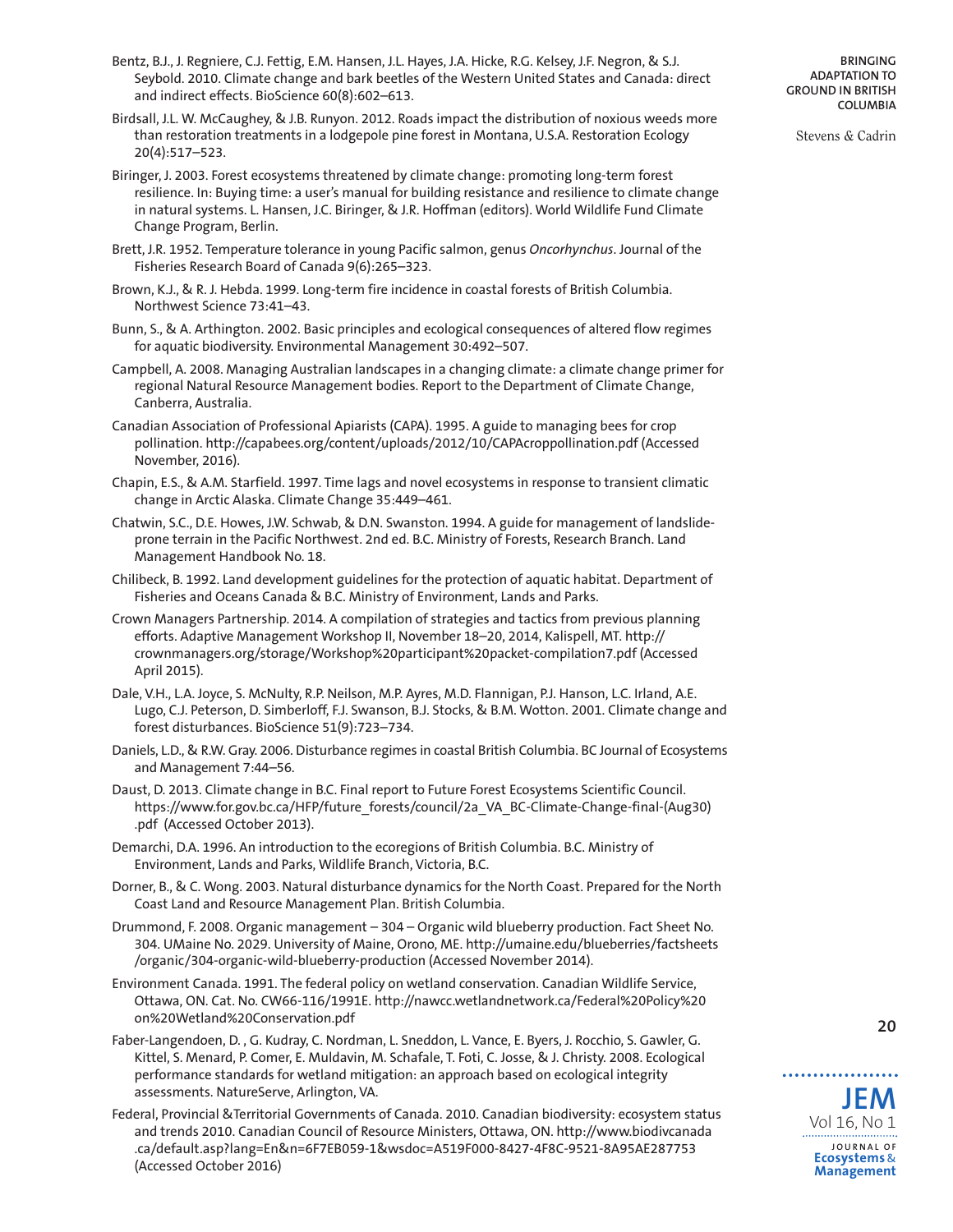- Flannigan, M.D., K.A. Logan, B.D. Amiro, W.R. Skinner, & B.J. Stocks. 2005. Future area burned in Canada. Climatic Change 72:1–16.
- Flower, A., & T. Murdock. 2009. Modeling the future impacts of climate change on Douglas-fir and spruce forests in British Columbia. B.C. Ministry of Forests and Range Climate Change Seminar Series, April 22, 2009. [ftp://ftp.for.gov.bc.ca/HFP/external/!publish/ClimateChange/Seminar\\_Series](ftp://ftp.for.gov.bc.ca/HFP/external/!publish/ClimateChange/Seminar_Series/Archive/Flower/Flower.pdf) [/Archive/Flower/Flower.pdf](ftp://ftp.for.gov.bc.ca/HFP/external/!publish/ClimateChange/Seminar_Series/Archive/Flower/Flower.pdf) (Accessed November 2013).
- Forest Practices Board. 2002. Effects of cattle grazing near streams, lakes and wetlands: a results-based assessment of range practices under the Forest Practices Code in maintaining riparian values. Special report prepared by S. Chatwin, D. Jack, B. Wikeen, S. Wikeen, T. Colberg, & B. Johnson. Forest Practices Board Report FPB/SR/11.

\_\_\_\_\_\_\_\_\_\_. 2009. Biodiversity conservation during salvage logging in the central interior of B.C. Forest Practices Board Special Report FPB/SR/35.

- Garnett, S.T. Franklin, D.C. Ehmke, G.J.J. VanDerWal, L. Hodgson, C. Pavey, A.E. Reside, J.A. Welbergen, S.H.M. Butchart, G.C. Perkins, & S.E. Williams. 2013. Climate change adaptation strategies for Australian birds. National Climate Change Adaptation Research Facility, Gold Coast. [https://www.nccarf.edu.au/sites/default/files/attached\\_files\\_publications/Garnett\\_2013\\_Climate](https://www.nccarf.edu.au/sites/default/files/attached_files_publications/Garnett_2013_Climate_change_adaptation_strategies_for_Australian_birds.pdf) [\\_change\\_adaptation\\_strategies\\_for\\_Australian\\_birds.pdf](https://www.nccarf.edu.au/sites/default/files/attached_files_publications/Garnett_2013_Climate_change_adaptation_strategies_for_Australian_birds.pdf) (Accessed July 2015).
- Gaston, K.J., S.F. Jackson, L. Cantú-Salazar, & G. Cruz-Piñón. 2008. The ecological performance of protected areas. Annual Review of Ecology, Evolution, and Systematics 39:93–113.
- Gayton, D. 2014. British Columbia's grassland resources and climate change. Journal of Ecosystems and Management 14(2):104–118.
- Geertsema, M., J.J. Clague, J.W. Schwab, & S.G. Evans. 2006. An overview of recent large catastrophic landslides in northeastern British Columbia, Canada. Engineering Geology 83:120–143.
- Geertsema, M., V.N. Egginton, J.W. Schwabb, & J.J. Clague. 2007. Landslides and historic climate in northern British Columbia. Landslides and climate change – challenges and solutions. In: R. McInnes, J. Jakeways, H. Fairbank, & E. Mathie (Eds.). pp. 9–16.Taylor and Francis, UK.
- Geertsema, M., & J. Pojar. 2007. Influence of landslides on biophysical diversity. A perspective from British Columbia. Geomorphology 89(1–2):55–69.
- Glick, P., A. Staudt, & B. Stein. 2009. A new era for conservation: review of climate change adaptation literature. National Wildlife Federation, Washington, DC.
- Griesbauer, H.P., & D.S. Green. 2010. Assessing the climatic sensitivity of Douglas-fir at its northern range margins in British Columbia, Canada. Trees 24(2):375–389.
- Guthrie, R. 2005. Geomorphology of Vancouver Island mass wasting potential. B.C. Ministry of Environment. Research Report No. RR 01. [www.env.gov.bc.ca/wld/documents/techpub/rr01](www.env.gov.bc.ca/wld/documents/techpub/rr01/VImasswaste.pdf) [/VImasswaste.pdf](www.env.gov.bc.ca/wld/documents/techpub/rr01/VImasswaste.pdf) (Accessed November 2009).
	- \_\_\_\_\_\_\_\_\_\_. 2009. Landslides and climate change on Vancouver Island: a brief look at the last 10,000 years. Island Geoscience 5(4):2–4.
- Guthrie, R., & S. Brown. 2008. Denudation and landslides in coastal mountain watersheds: 10 000 years of erosion. Geographica Helvetica 63:23–35.
- Guthrie, R.H., & S.G. Evans. 2004. Analysis of landslide frequencies and characteristics in a natural system, coastal British Columbia. Earth Surface Processes and Landforms 29(11):1321–1339.
- Guthrie, R. H., S.J. Mitchell, & N. Lanquaya-Opokul. 2011. Extreme weather and landslide initiation in coastal B.C. Quarterly Journal of Engineering Geology and Hydrogeology 43:417–428.
- Haeussler, S. & E.H. Hamilton. 2012a. Informing adaptation of British Columbia's forest and range management framework to anticipated effects of climate change: a synthesis of research and policy recommendations. Appendix I. FFESC Research project summaries. Prepared for the British Columbia Future Forests Ecosystem Scientific Council (FFESC). [https://www.for.gov.bc.ca/hfp](https://www.for.gov.bc.ca/hfp/future_forests/council/#completed-projects) [/future\\_forests/council/#completed-projects](https://www.for.gov.bc.ca/hfp/future_forests/council/#completed-projects) (Accessed November 2014).

. 2012b. Detailed FFESC policy implications and management. Appendix II. In: Informing adaptation of British Columbia's forest and range management framework to anticipated effects of climate change: a synthesis of research and policy recommendations. Prepared for the British Columbia Future Forests Ecosystem Scientific Council (FFESC). [https://www.for.gov.bc.ca/hfp/future](https://www.for.gov.bc.ca/hfp/future_forests/council/#completed-projects) [\\_forests/council/#completed-projects](https://www.for.gov.bc.ca/hfp/future_forests/council/#completed-projects) (Accessed November 2014).

- Halfyard, E.A. 2010. A review of options for the containment, control and eradication of illegally introduced smallmouth bass (*Micropterus dolomieu*). Fisheries and Oceans Canada, Oceans and Science Branch, Aquatic Resources Division, Gulf Region, Moncton, NB.
- Hannah, L. 2008. Protected areas and climate change. Annals of the New York Academy of Sciences 1134:201–212.

**BRINGING ADAPTATION TO GROUND IN BRITISH COLUMBIA**

Stevens & Cadrin

**21**

**JEM** Vol 16, No 1

. . . . . . . . . . . . .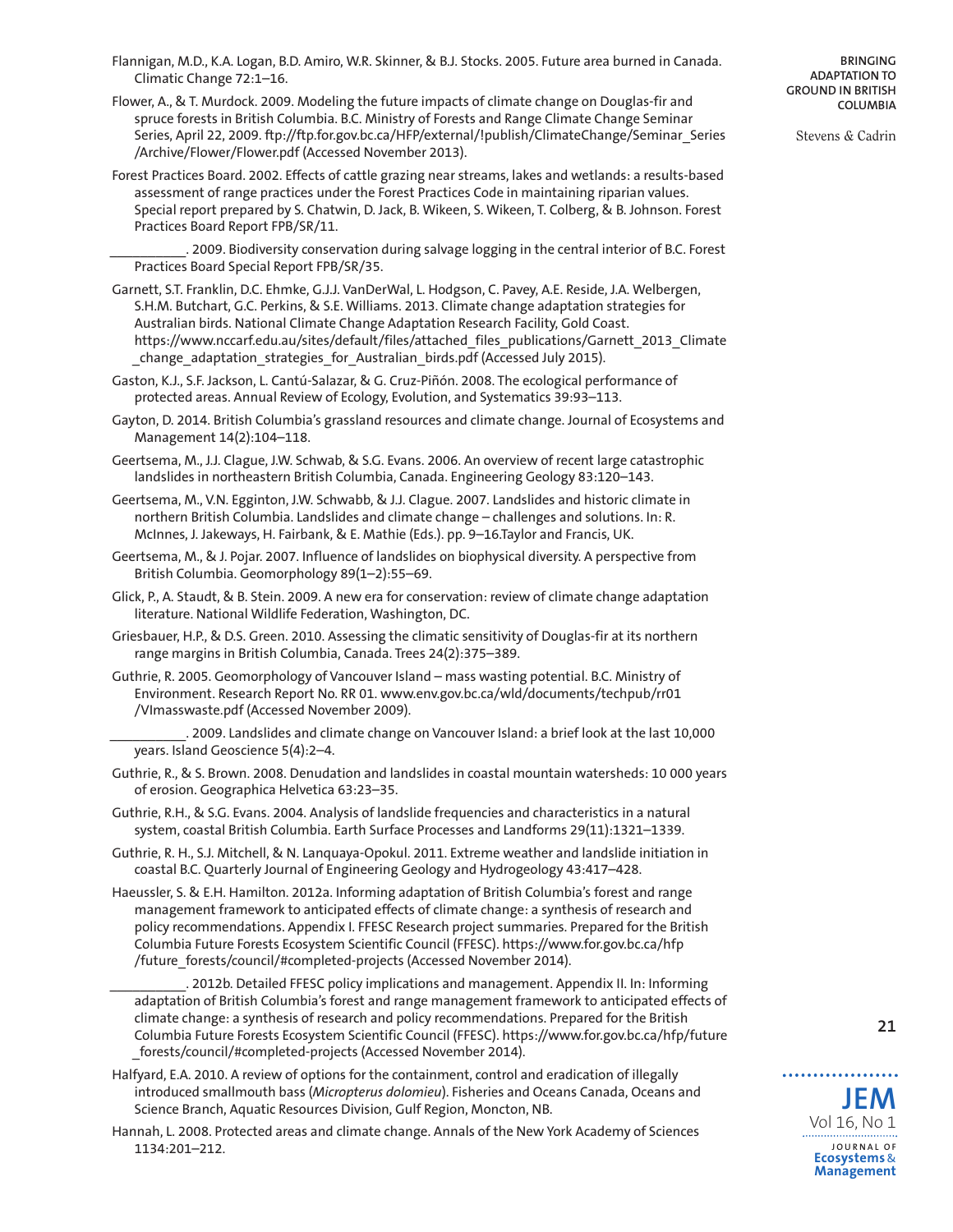- Haughian, S.R., P.J. Burtun, S.W. Taylor, & C.L. Curry. 2012. Expected effects of climate change on forest disturbance regimes in British Columbia. Journal of Ecosystems and Management 13(1):16–39.
- Heller, N.E., & E.S. Zavaleta. 2009. Biodiversity management in the face of climate change: a review of 22 years of recommendations. Biological Conservation 142:14–32.
- Hobbs, R.J., E. Higgs, & J.A. Harris. 2009. Novel ecosystems: implications for conservation and restoration. Trends in Ecology and Evolution 24(11):599–605.
- Hopwood, J.L. 2008. The contribution of roadside grassland restorations to native bee conservation. Biological Conservation 141(10):2632–2640.
- I-Ching-Chen, J.K. Hill, R. Ahlemuller, D.B. Roy, & C.D. Thomas. 2011. Rapid range shifts of species associated with high levels of climate warming. Science 333:1024–1026.
- Intergovernmental Panel on Climate Change (IPCC). 2007. Summary for policymakers. In: Climate change 2007: impacts, adaptation and vulnerability. M.L. Parry, O.F. Canziani, J.P., Paluikof, P.J. van der Linden, & C.E. Hanson (Eds.). Contribution to Working Group II to the Fourth Assessment Report of the Intergovernmental Panel on Climate Change. pp. 745–777. Cambridge University Press, Cambridge, UK.

\_\_\_\_\_\_\_\_\_\_. 2013. Summary for policymakers. Working Group 1 contribution to the IPCC Fifth Assessment Report: Climate change 2013: the physical science basis. [https://www.ipcc.ch/pdf](https://www.ipcc.ch/pdf/assessment-report/ar5/wg1/WG1AR5_SPM_FINAL.pdf) [/assessment-report/ar5/wg1/WG1AR5\\_SPM\\_FINAL.pdf](https://www.ipcc.ch/pdf/assessment-report/ar5/wg1/WG1AR5_SPM_FINAL.pdf) (Accessed November 2013).

International Union for Conservation of Nature World Commission of Protected Areas (IUCN WCPA). 2005. WCPA strategic plan 2005–2012. Gland, Switzerland. [http://cmsdata.iucn.org/downloads](http://cmsdata.iucn.org/downloads/strategicplan0512.pdf) [/strategicplan0512.pdf](http://cmsdata.iucn.org/downloads/strategicplan0512.pdf) (Accessed April 2015).

Jakob, M., & S. Lambert. 2009. Climate change effects on landslides along the southwest coast of British Columbia. Geomorphology 107:275-284. [http://www.uppersquamishvalley.ca/wp-content](http://www.uppersquamishvalley.ca/wp-content/uploads/2015/10/JakobLambert_2009_ClimateChngLandslides_Geomorphology.pdf) [/uploads/2015/10/JakobLambert\\_2009\\_ClimateChngLandslides\\_Geomorphology.pdf](http://www.uppersquamishvalley.ca/wp-content/uploads/2015/10/JakobLambert_2009_ClimateChngLandslides_Geomorphology.pdf)

Johnston, M., & T. Williamson. 2007. A framework for assessing climate change vulnerability of the Canadian forest sector. Forestry Chronicle 83(3):358–361.

- Joyce, L.A., G.M. Blate, J.S. Littell, S.G. McNulty, C.I. Millar, S.C. Moser, R.P. Neilson, K. O'Halloran, & D.L. Peterson. 2008. National forests. In: Preliminary review of adaptation options for climate-sensitive ecosystems and resources. S.H. Julius, & J.M. West (Eds.). pp. 3–1 to 3–127. U.S. Environmental Protection Agency, U.S. Climate Change Science Program and the Subcommittee on Global Change Research, Washington, DC. (Accessed July 2015).
- Kareiva, P., C. Enquist, A. Johnson, S.H. Julius, J. Lawler, B. Petersen, L. Pitelka, R. Shaw, & J.M. West 2008. Synthesis and conclusions. In: Preliminary review of adaptation options for climate-sensitive ecosystems and resources. S.H. Julius, & J.M. West (Eds.). pp. 9–1 to 9–66. U.S. Environmental Protection Agency, U.S. Climate Change Science Program and the Subcommittee on Global Change Research, Washington, DC. (Accessed July 2015).
- Kimmel, E. 2009. Climate change adaptation and biodiversity: background report. Simon Fraser University, Adaptation to Climate Change Team, Burnaby, B.C.
- Kittel, T., S. Howard, H. Horn, G.M. Kittel, M. Fairbarns, & P. Iachetti. 2011. A vulnerability-based strategy for incorporating the climate threat in conservation planning: a case study from the British Columbia Central Interior. Journal of Ecosystems and Management 12(1):7–35.
- Krzic, M., S.F. Lamagna, R.F. Newman, G. Bradfield, & B.M. Wallace. 2014. Long-term grazing effects on rough fescue grassland soils in southern British Columbia. Canadian Journal of Soil Science 94(3):337–345.

Lambert, S.J. & J.C. Fyfe. 2006. Changes in winter cyclone frequencies and strengths simulated in enhanced greenhouse warming experiments: results from the models participating in the IPCC diagnostic exercise. Climate Dynamics 26:713–728.

- Lemieux, C.J., D.J. Scott, R.G. Davis, & P.A. Gray. 2008. Changing climate, challenging choices: Ontario parks and climate change adaptation. University of Waterloo, Department of Geography, Waterloo, ON.
- Lertzman, K.P., G.D. Sutherland, A. Inselberg, & S. Saunders. 1996. Canopy gaps and the landscape mosaic in a coastal temperate rainforest. Ecology 77:1254–1270.
- MacKenzie, W.H. 2012. Biogeoclimatic ecosystem classification of non-forested ecosystems in British Columbia. Province of British Columbia, Victoria, B.C. Technical Report 068. [www.for.gov.bc.ca/hfd](www.for.gov.bc.ca/hfd/pubs/Docs/Tr/Tr068.htm) [/pubs/Docs/Tr/Tr068.htm](www.for.gov.bc.ca/hfd/pubs/Docs/Tr/Tr068.htm)

MacKenzie, W. H., & J.R. Moran. 2004. Wetlands of British Columbia: a guide to identification. B.C. Ministry of Forests, Research Branch, Victoria, B.C. Land Management Handbook No. 52. **JEM**

**BRINGING ADAPTATION TO GROUND IN BRITISH COLUMBIA**

Stevens & Cadrin



. . . . . . . . . . . .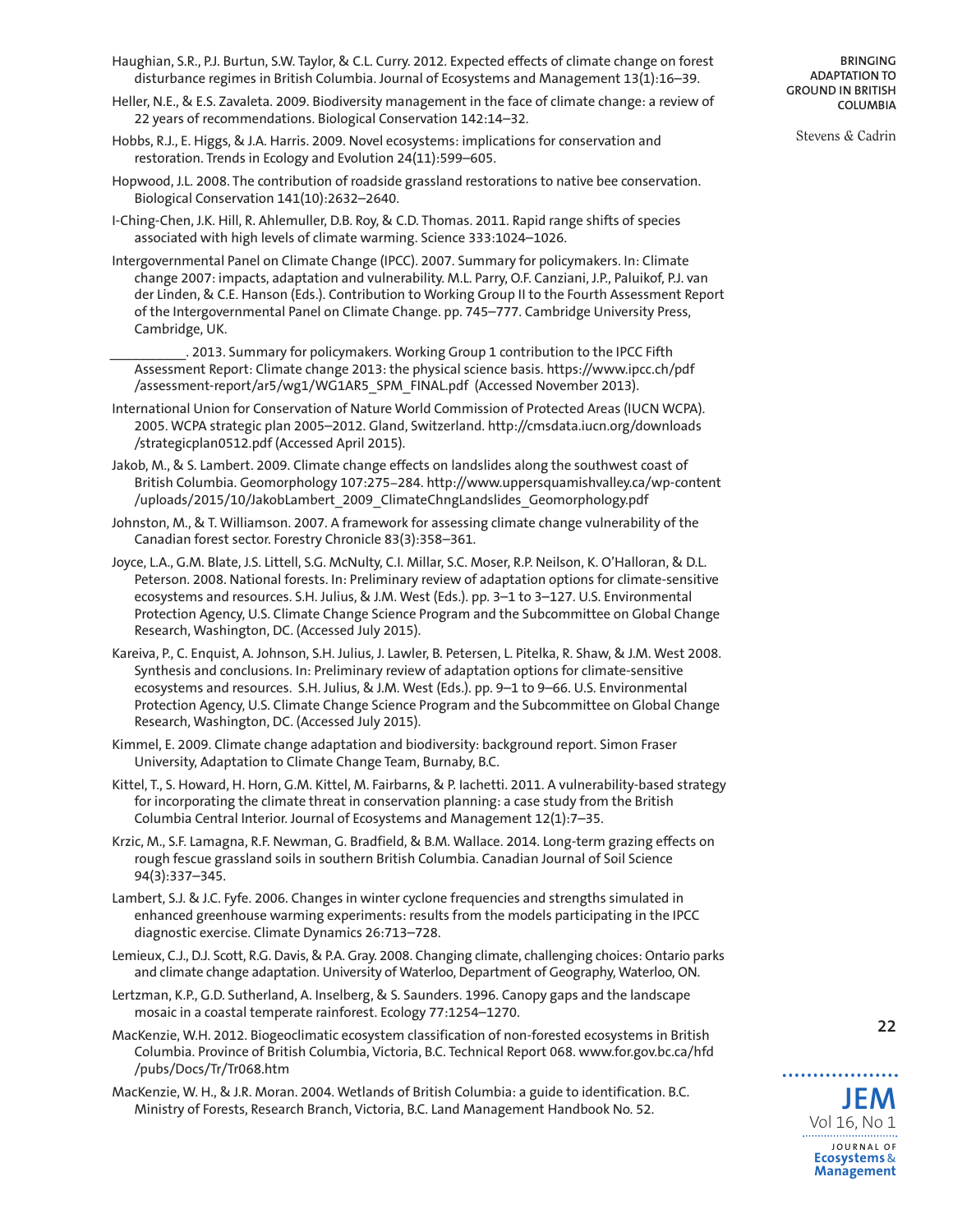- Mah, S., K. Astridge, C. DeLong, C. Wickland, M. Todd, L. McAuley, P. LePage, D. Coates, B. Heemskerk, A. Banner, & E. Hall. 2012. A landscape-level species strategy for forest management in British Columbia: exploration of development and implementation issues. Province of British Columbia, Victoria, B.C. Technical Report 067. <http://www.for.gov.bc.ca/hfd/pubs/Docs/Tr/Tr067.pdf>
- Maslovat, C. 2009. Guidelines for translocation of plant species at risk in British Columbia. British Columbia Ministry of Environment, Victoria, B.C. [http://a100.gov.bc.ca/pub/eirs/finishDownload](http://a100.gov.bc.ca/pub/eirs/finishDownloadDocument.do;jsessionid=jfsLX1WFlLqC1W1HhRhTLymF3P515K7B4Jyn1x69CGDVdL2shcgp!180868542?subdocumentId=8321) [Document.do;jsessionid=jfsLX1WFlLqC1W1HhRhTLymF3P515K7B4Jyn1x69CGDVdL2shcgp!180868](http://a100.gov.bc.ca/pub/eirs/finishDownloadDocument.do;jsessionid=jfsLX1WFlLqC1W1HhRhTLymF3P515K7B4Jyn1x69CGDVdL2shcgp!180868542?subdocumentId=8321) [542?subdocumentId=8321](http://a100.gov.bc.ca/pub/eirs/finishDownloadDocument.do;jsessionid=jfsLX1WFlLqC1W1HhRhTLymF3P515K7B4Jyn1x69CGDVdL2shcgp!180868542?subdocumentId=8321) (Accessed November 2014).
- McKinney, M., L. Scarlett, & D. Kemmis. 2010 Large landscape conservation: a strategic framework for policy and action. Lincoln Institute of Land Policy, Cambridge, MA.
- Meidinger, D., & J. Pojar. 1991. Ecosystems of British Columbia. B.C. Ministry of Forests, Victoria, B.C. Special Report Series No. 6.
- Meyn, A., S. Schmidtlein, S.W. Taylor, M.P. Girardin, K. Thornicke, & W. Cramer. 2013. Precipitation-driven decrease in wildfires in British Columbia. Regional Environmental Change 13(1):165–177.
- Millar, C.I., Stephenson, N.L., & S.L. Stephens. 2007. Global changes and forests of the future: managing in the face of uncertainty. Ecological Applications 17(8):2145–2151.

. 2008. Re-framing forest and resource management strategies for a climate change context. CIRMOUNT Newsletter Mountain Views 2(1):5–10.

Moore, R.D., D.L. Spittlehouse, P.H. Whitfield, & K. Stahl. 2010. Weather and climate. In: Compendium of forest hydrology and geomorphology. R.G. Pike, E.T. Redding, R.D. Moore, R.D. Winkler, & K.D. Bladon (Eds.). pp. 47-84. B.C. Ministry of Forests and Range, Forest Science Program, Victoria, B.C. & FORREX Forum for Research and Extension in Natural Resources, Kamloops, B.C. Land Management Handbook No. 66. [https://www.for.gov.bc.ca/hfd/pubs/Docs/Lmh/Lmh66/LMH66\\_ch03.pdf](https://www.for.gov.bc.ca/hfd/pubs/Docs/Lmh/Lmh66/LMH66_ch03.pdf)

Morgan, D.G., & D. Daust. 2013. A climate change vulnerability assessment for British Columbia's managed forest. Final report to Future Forest Ecosystem Scientific Council. [www.for.gov.bc.ca/het](www.for.gov.bc.ca/het/climate/knowledge/BC-Climate-Change-Vulnerability-Assessment.pdf) [/climate/knowledge/BC-Climate-Change-Vulnerability-Assessment.pdf](www.for.gov.bc.ca/het/climate/knowledge/BC-Climate-Change-Vulnerability-Assessment.pdf) (Accessed October 2013).

- Morrison, J., M.C. Quick, & M.G.G. Foreman. 2002. Climate change in the Fraser River watershed: flow and temperature projections. Journal of Hydrology 263:230–244.
- Mount, C., S. Norris, R. Thompson, & D. Tesch. 2011. GIS modelling of fish habitat and road crossings for the prioritization of culvert assessment and remediation. Streamline Watershed Bulletin 14(2):7–13.
- Nadelhoffer, K.J., G.R. Shave, A. Giblin, & E.B. Rastetter. 1997. Potential impacts of climate change on nutrient cycling, decomposition, and productivity in Arctic ecosystems. In: W.C. Occhel, T.V. Callaghan, T.G. Gilmanov, J.I. Holten, B. Maxwell, U. Molau, & B. Sveinbjörnsson (Eds). Global change and Arctic terrestrial ecosystems. Chapter 18. Springer-Verlag, New York.
- Noss, R.F. 2001. Beyond Kyoto: forest management in a time of rapid climate change. Conservation Biology 15:578–590.
- Ogden, A.E., & J.L. Innes. 2007. Perspectives of forest practioners on climate change adaptation in the Yukon and Northwest Territories of Canada. Forestry Chronicle 83:557–569.
- Pacific Climate Impacts Consortium (PCIC). 2013. Regional climate summaries. [www.pacificclimate.org](www.pacificclimate.org/resources/publications?tid%5B%5D=54&keys=&=Apply) [/resources/publications?tid%5B%5D=54&keys=&=Apply](www.pacificclimate.org/resources/publications?tid%5B%5D=54&keys=&=Apply) (Accessed November 2014).

\_\_\_\_\_\_\_\_\_\_. 2014. Analysis tools. <www.pacificclimate.org/analysis-tools> (Accessed November 2014).

- Page, N., P. Lilley, I.J. Walker, & R.G. Vennesland. 2011. Status report on coastal sand ecosystems in British Columbia. Report prepared for the Coastal Sand Ecosystems Recovery Team. [https://www](https://www.researchgate.net/publication/256373195_Status_Report_on_Coastal_Sand_Ecosystems_in_British_Columbia) [.researchgate.net/publication/256373195\\_Status\\_Report\\_on\\_Coastal\\_Sand\\_Ecosystems\\_in](https://www.researchgate.net/publication/256373195_Status_Report_on_Coastal_Sand_Ecosystems_in_British_Columbia) British Columbia (Accessed November 2016).
- Palestis, B.G. 2009. Use of artificial eelgrass mats by saltmarsh-nesting common terms (*Sterna hirundo*). Vivo 30(3):11–16.
- Palmer, M.A., D. Lettenmaier, S. Postel, B. Richter, & R. Warner. 2008. Wild and scenic rivers. In: Preliminary review of adaptation options for climate-sensitive ecosystems and resources. Final report, synthesis and assessment product 4.4. S.H. Julius, & J.M. West (Eds.). U.S. Environmental Protection Agency, U.S. Climate Change Science Program and the Subcommittee on Global Change Research, Washington, DC. [http://cdm16064.contentdm.oclc.org/cdm/ref/collection/p266901coll4](http://cdm16064.contentdm.oclc.org/cdm/ref/collection/p266901coll4/id/1654) [/id/1654](http://cdm16064.contentdm.oclc.org/cdm/ref/collection/p266901coll4/id/1654) (Accessed July 2015).
- Parkinson, E., & G. Haas. 1996. The role of macrohabitat variables and temperature in defining the range of bull trout. B.C. Ministry of Environment, Fisheries Branch, Victoria, B.C.
- Parkinson, E.A., E. Lea, & M.A. Nelitz. 2013. A framework for designating "Temperature Sensitive Streams" to protect fish habitat: identifying temperature thresholds associated with fish community changes in British Columbia, Canada. Fisheries Technical Report No. RD111.

**BRINGING ADAPTATION TO GROUND IN BRITISH COLUMBIA**

Stevens & Cadrin



**23**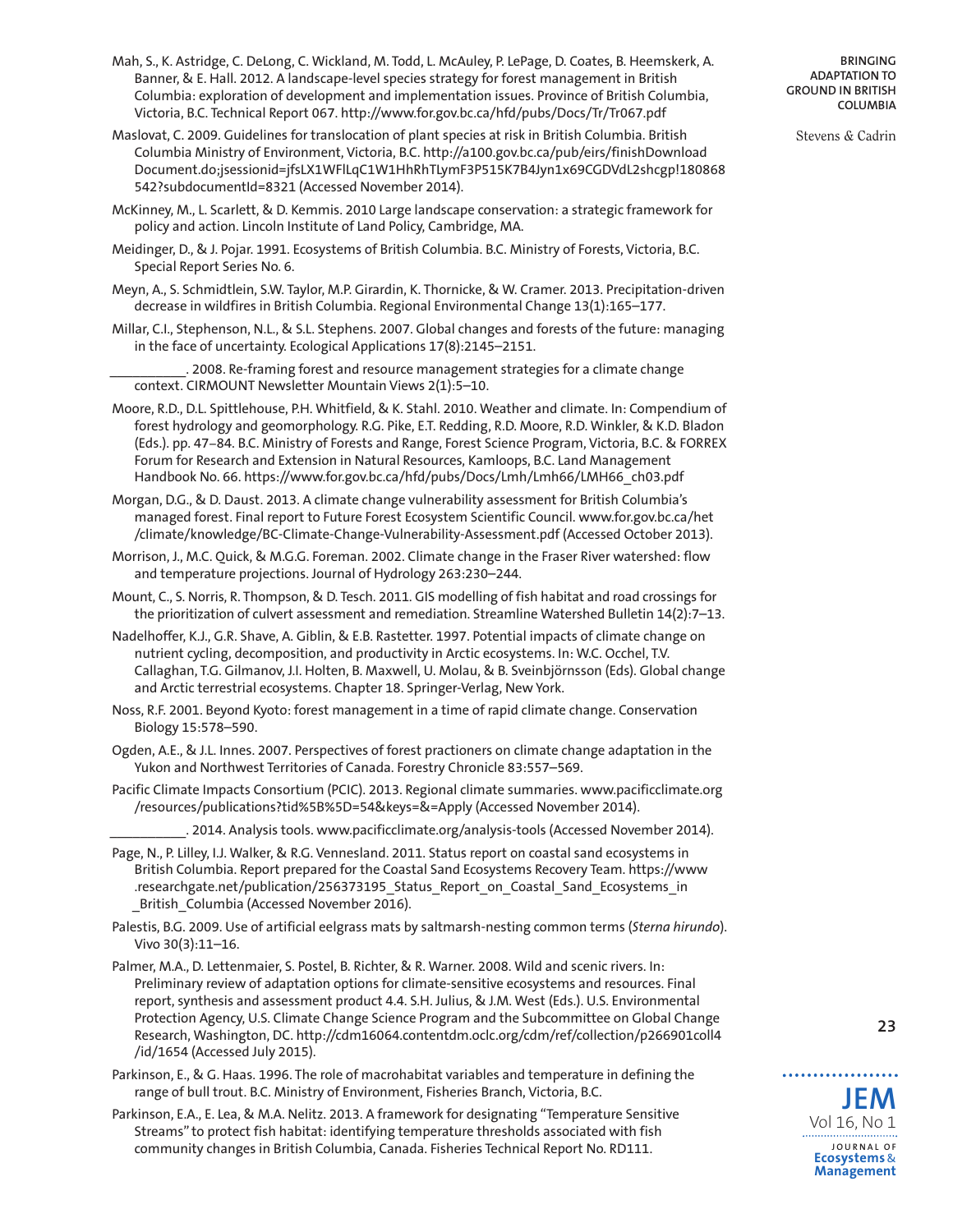- Parkinson, E.A., E.V. Lea, M.A. Nelitz, J.M. Knudson, & R.D. Moore. 2016. Identifying temperature thresholds associated with fish community changes in British Columbia, Canada, to support identification of temperature sensitive streams. River Research and Applications 32:330-347.
- Parmesan, C. 2006. Ecological and evolutionary responses to recent climate change. Annual Review of Ecology, Evolution, and Systematics 37:637–669.
- Peterson, C.H., R.T. Barber, K.L. Cottingham, H.K. Lotze, C.A. Simenstad, R.R. Christian, M.F. Piehler, & J. Wilson. 2008. National estuaries. In: Preliminary review of adaptation options for climate-sensitive ecosystems and resources. U.S. Climate Change Science Program & the Subcommittee on Global Change Research. S.H. Julius, & J.M. West (Eds.). U.S. Environmental Protection Agency, Washington, DC, USA, pp. 7–1 to 7–108. [http://cdm16064.contentdm.oclc.org/cdm/ref/collection](http://cdm16064.contentdm.oclc.org/cdm/ref/collection/p266901coll4/id/1654) [/p266901coll4/id/1654](http://cdm16064.contentdm.oclc.org/cdm/ref/collection/p266901coll4/id/1654) (Accessed July 2015).
- Peterson, D.L., C.I. Millar, L.A. Joyce, M.J. Furniss, J.E. Halofsky, R. Neilson, & T.L. Morelli. 2011. Responding to climate change in national forests: a guidebook for developing adaptations options. U.S. Department of Agriculture, Forest Service, Pacific Northwest Research Station, Portland, OR. General Technical Report PNW-GTR-855.
- Pike, R.G., K.E Bennett., T.E. Redding, A.T. Werner, D.L. Spittlehouse, R.D. Moore, T.Q. Murdock, J. Beckers, B.D. Smerdon, K.D. Bladon, V.N. Foord, D.A. Campbell, & P.J. Tschaplinski. 2010. Climate change effects on watershed processes in British Columbia. In: Compendium of forest hydrology and geomorphology. R.G. Pike, E.T. Redding, R.D. Moore, R.D. Winkler, & K.D. Bladon (Eds.). pp. 699-747. B.C. Ministry of Forests and Range, Forest Science Program, Victoria, B.C. & FORREX Forum for Research and Extension in Natural Resources, Kamloops, B.C. Land Management Handbook No. 66. [https://www.for.gov.bc.ca/hfd/pubs/Docs/Lmh/Lmh66/Lmh66\\_ch19.pdf](https://www.for.gov.bc.ca/hfd/pubs/Docs/Lmh/Lmh66/Lmh66_ch19.pdf)
- Pike, R.G., D.L. Spittlehouse, K.E. Bennett, V.N. Egginton, P.J. Tschaplinski, T.Q. Murdock, & A.T. Werner. 2008. Climate change and watershed hydrology: Part 2 – hydrologic implications for British Columbia. Streamline Watershed Management Bulletin 11(2):8–13.
- Pojar, J. 2010. A new climate for conservation: nature, carbon and climate change in British Columbia. Working Group on Biodiversity, Forests and Climate. [http://cpawsbc.org/upload/NewClimate](http://cpawsbc.org/upload/NewClimate_report_CPAWS.pdf) [\\_report\\_CPAWS.pdf](http://cpawsbc.org/upload/NewClimate_report_CPAWS.pdf)
- Pollock, M.M., G. Lewallen, K. Woodruff, C.E. Jordan, & J.M. Castro (Eds.) 2015. The beaver restoration guidebook: working with beaver to restore streams, wetlands, and floodplains. Version 1.02 United States Fish and Wildlife Service, Portland, OR. Online at: [https://www.fws.gov/oregonfwo](https://www.fws.gov/oregonfwo/Documents/BeaverRestGBv.1.02.pdf) [/Documents/BeaverRestGBv.1.02.pdf](https://www.fws.gov/oregonfwo/Documents/BeaverRestGBv.1.02.pdf)
- Pronatura Veracruz. 2014. Beekeeping for conservation. Episode 2. 2014. [www.youtube.com/watch](www.youtube.com/watch?v=3ff_umVJTzg&index=7&list=UUB96jye-Jo8MXI2vhlrfYnQ) [?v=3ff\\_umVJTzg&index=7&list=UUB96jye-Jo8MXI2vhlrfYnQ](www.youtube.com/watch?v=3ff_umVJTzg&index=7&list=UUB96jye-Jo8MXI2vhlrfYnQ) (Accessed November 2014).
- Reese-Hansen, L., M. Nelitz, & E. Parkinson. 2012. Designating temperature sensitive streams (TSS) in British Columbia: a discussion paper exploring the science, policy, and climate change considerations associated with a TSS designation procedure. B.C. Ministry of Environment, Victoria, B.C. Fisheries Management Report RD# 123.
- Rodenhuis, D.R., K.E. Bennett, A.T. Werner, T.Q. Murdock, & D. Bronaugh. 2009. Hydro-climatology and future climate impacts in British Columbia (revised). Pacific Climate Impacts Consortium, University of Victoria, Victoria, B.C.
- Running, S.W., & L.S. Mills. 2009. Terrestrial ecosystem adaptation. Resources for the future report. Washington, DC.
- Schnorbus, M.A., K.E. Bennett, A. T. Werner, & A.J. Berland. 2011. Hydrologic impacts of climate change in the Peace, Campbell and Columbia watersheds, British Columbia, Canada – hydrologic modelling project final report (Part II). Pacific Climate Impacts Consortium, University of Victoria, Victoria, B.C. [https://pacificclimate.org/sites/default/files/publications/Schnorbus.HydroModelling.FinalReport2](https://pacificclimate.org/sites/default/files/publications/Schnorbus.HydroModelling.FinalReport2.Apr2011.pdf) [.Apr2011.pdf.](https://pacificclimate.org/sites/default/files/publications/Schnorbus.HydroModelling.FinalReport2.Apr2011.pdf) (Accessed November 2011)
- Schweitzer, D.F., N.A. Capuano, B.E. Young, & S.R. Colla. 2012. Conservation and management of North American bumble bees. NatureServe, Arling, VA, & U.S. Department of Agriculture Forest Service, Washington, DC. [http://www.fs.fed.us/wildflowers/pollinators/documents/ConsMgmtNABumble](http://www.fs.fed.us/wildflowers/pollinators/documents/ConsMgmtNABumbleBees.pdf) [Bees.pdf](http://www.fs.fed.us/wildflowers/pollinators/documents/ConsMgmtNABumbleBees.pdf)
- Sharma, K.D. 1997. Assessing the impact of overgrazing on soil erosion in arid ranges at a range of spatial Scales. In: D.E. Walling, & J.-L. Probst (Eds.). Human impact on erosion and sedimentation. pp. 119–124. International Association of Hydrological Sciences, Wallingford, Oxfordshire, U.K.
- Slaney, P., & J. Roberts. 2005. Coastal cutthroat trout as sentinels of Lower Mainland watershed health: strategies for coastal cutthroat trout conservation, restoration and recovery. B.C. Ministry of Environment, Surrey, B.C.

**BRINGING ADAPTATION TO GROUND IN BRITISH COLUMBIA**

Stevens & Cadrin

. . . . . . . . . . . . **JEM** Vol 16, No 1

**24**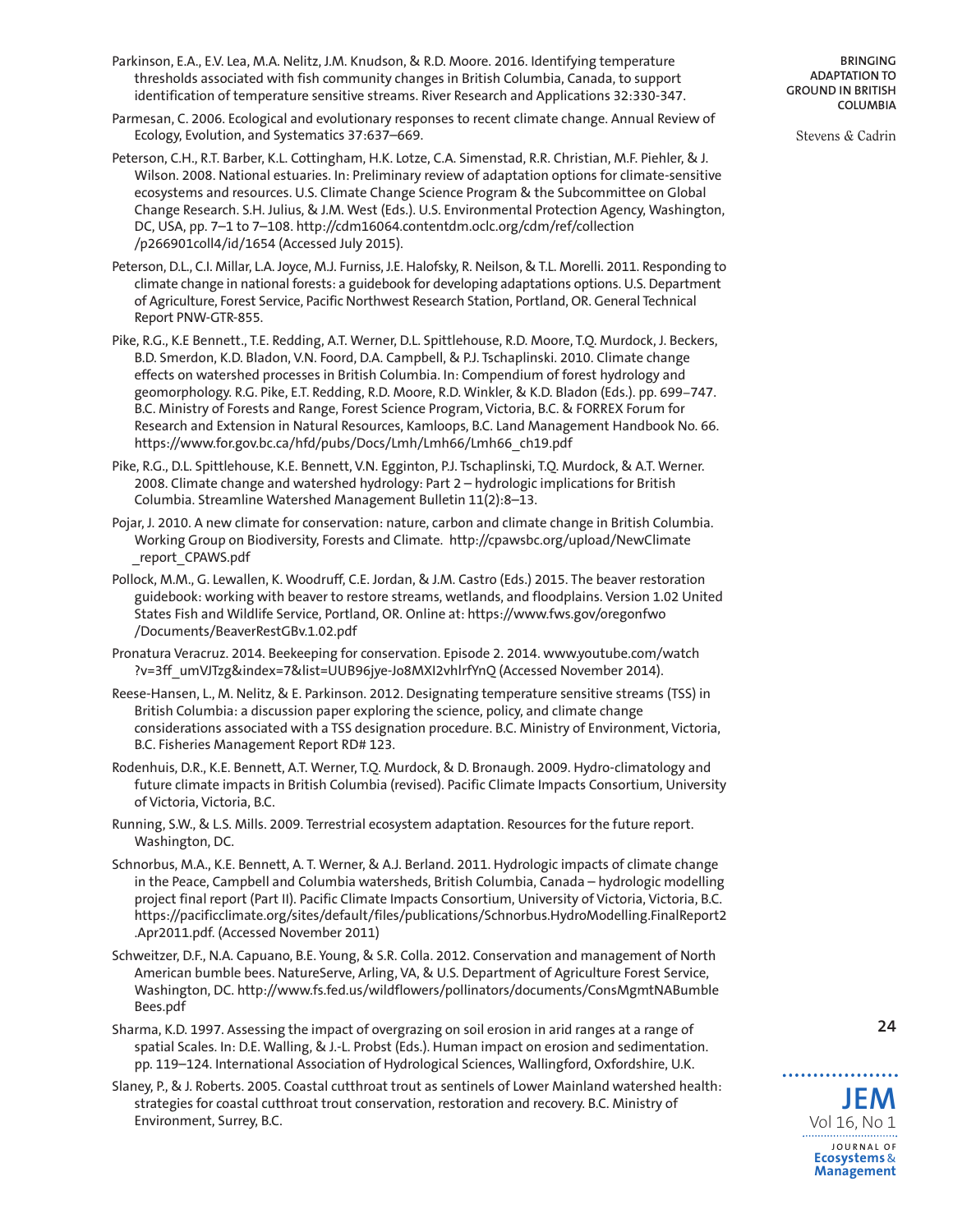- Smith, S.L., & M.M. Burgess. 2004. Sensitivity of permafrost to climate warming in Canada. Geological Survey of Canada, Ottawa, ON. Bulletin No. 579.
- Spittlehouse, D.L. 2008. Climate change, impacts, and adaptation scenarios: climate change and forest and range management in British Columbia. B.C. Ministry of Forest and Range, Research Branch, Victoria, B.C. Technical Report 045. <http://www.for.gov.bc.ca/hfd/pubs/Docs/Tr/Tr045.htm>
- Spittlehouse, D.L., & R.B. Stewart. 2003. Adaptation to climate change in forest management. Journal of Ecosystems and Management 4(1):1–11.
- Ste-Marie, C. (compiler). 2014. Adapting sustainable forest management to climate change: a review of assisted tree migration and its potential role in adapting sustainable forest management to climate change. Canadian Council of Forest Ministers, Ottawa, ON.
- Stevens, V., & S. Weston. 2011. Quantifying remote northern terrain geohazards in southeastern Yukon. Aspect 16(2):8–13.
- Stevenson, S. K. (editor). 2011. British Columbia's inland rainforest: ecology, conservation and management. UBC Press, Vancouver, B.C.
- Sturm, M., J. Schimel, G. Michaelson, J.M. Welker, S.F. Oberbauer, G.E. Liston, J. Fahnestock, & V.E. Romanovsky. 2005. Winter biological processes could help convert Arctic tundra to shrubland. Bioscience 55(1):17–26.
- Swift, K., & S. Ran. 2012. Successional responses to natural disturbance, forest management and climate change in British Columbia forests. Journal of Ecosystems and Management 13(1):40–62.
- Taylor, E. 1996. Climate change impacts for British Columbia: implications of climate change for British Columbia and the Yukon inferred from the second assessment report of the Intergovernmental Panel on Climate Change Working Group II. Environment Canada, Science Division. Report written for the Canadian Institute of Climate Studies.
- Thomson, R.E., B.D. Bornhold, & S. Mazzotti. 2008. An examination of the factors affective relative and absolute sea level in coastal British Columbia. Canadian Technical Report of Hydrography and Ocean Sciences 260.
- Tyedmers, P., & B. Ward. 2001. A review of the impacts of climate change on B.C.'s freshwater fish resources and possible management responses. University of British Columbia, Fisheries Centre, Vancouver, B.C. Fisheries Centre Research Reports 9(7).
- United States Environmental Protection Agency (U.S. EPA). 2009. Climate ready estuaries: synthesis of adaptation options for coastal areas. U.S. Environmental Protection Agency Office of Air and Radiation, Office of Water. EPA 430-F-08-024.
- Utzig, G., & R. Holt. 2009. Climate change and B.C.'s forest and range ecosystems: a vulnerability assessment. Step 1: ecological impacts and vulnerabilities. Future Forest Ecosystems Initiative. B.C. Ministry of Forests and Range, Research Branch.
- Walker, I.J. & R. Sydneysmith. 2008. British Columbia. In: From impacts to adaptation; Canada in a changing climate 2007. D.S. Lemmen, F.J. Warren, J. Lacroix, & E. Bush (Eds.). pp. 329–386. Government of Canada, Ottawa, ON.
- Walther, G., E. Post, P. Convey, A. Menzel, C. Parmesan, T.J.C. Beebee, J. Fromentin, O. Hoegh-Guldberg, & F. Bairlein. 2002. Ecological responses to recent climate change. Nature 416:389–395.
- Wang, T., S. Aitken, G. O'Neill, A. Yanchuk, D. Spittlehouse, E. Campbell, & A. Hamann. 2008. Using genetic variation in trees to adapt to climate change. British Columbia Ministry of Forests, Climate change seminar series presentation. November 13, 2008. [ftp://ftp.for.gov.bc.ca/HFP/external](ftp://ftp.for.gov.bc.ca/HFP/external/!publish/ClimateChange/Seminar_Series/Archive/Wang/2008/Wang_Nov13_08_short.pdf) [/!publish/ClimateChange/Seminar\\_Series/Archive/Wang/2008/Wang\\_Nov13\\_08\\_short.pdf](ftp://ftp.for.gov.bc.ca/HFP/external/!publish/ClimateChange/Seminar_Series/Archive/Wang/2008/Wang_Nov13_08_short.pdf) (Accessed June 2011).

. 2010. Projections of climate-induced shifts in ecological zones of the Skeena watershed. Unpublished report for the Bulkley Valley Research Centre. [http://bvcentre.ca/files/research](http://bvcentre.ca/files/research_reports/Skeena_CC_Downscale.pdf) reports/Skeena CC Downscale.pdf (Accessed October 2013).

Werner, A. 2011. BCSD downscaled transient climate projections for eight select GCMS over British Columbia, Canada. Hydrologic modelling project final report (Part I). Pacific Climate Impacts Consortium. [http://www.pacificclimate.org/sites/default/files/publications/Werner.Hydro](http://www.pacificclimate.org/sites/default/files/publications/Werner.HydroModelling.FinalReport1.Apr2011.pdf) [Modelling.FinalReport1.Apr2011.pdf](http://www.pacificclimate.org/sites/default/files/publications/Werner.HydroModelling.FinalReport1.Apr2011.pdf) (Accessed October 2013).

Wiensczyk, A. 2012. Reducing vulnerabilities and promoting resilience of British Columbia's natural and human systems through adaptation of post-disturbance land management options. Journal of Ecosystems and Management 13(1):1–4.

Wilson, S.J., & R.J. Hebda. 2008. Mitigating and adapting to climate change through the conservation of nature. A report prepared for the Land Trust Alliance of British Columbia.

**BRINGING ADAPTATION TO GROUND IN BRITISH COLUMBIA**

Stevens & Cadrin



. . . . . . . . . . . . .